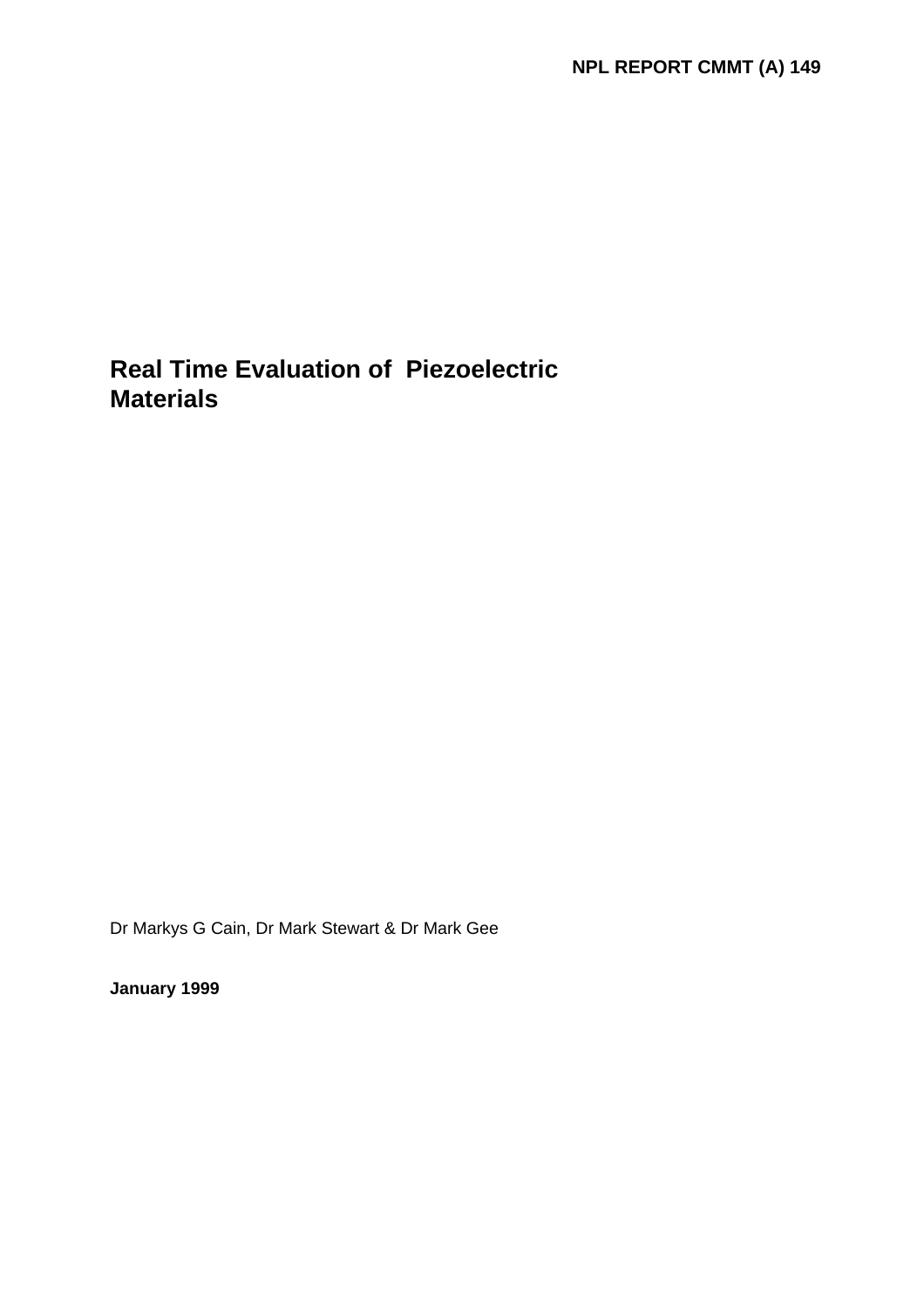#### **REAL TIME EVALUATION OF PIEZOELECTRIC MATERIALS**

M G Cain, M Stewart, & M G Gee Centre for Materials Measurement and Technology National Physical Laboratory Queens Road, Teddington Middlesex, TW11 0LW UK

#### **Summary**

As part of the DTI programme on the development of test methods for characterisation of advanced materials, project CAM 7 *Electroactive materials properties under conditions of high stress or stress rate*, has the overall aim of defining and improving the measuring framework for electroactive materials which will enable them to be used with greater confidence by UK industry.

This report describes an investigation of the feasibility of developing robust real-time evaluation techniques for the assessment of fatigue of electroceramic materials:

- 1. The first technique of acoustic emission generation and detection within piezoelectric materials has been successfully demonstrated as a means of assessing internal physical processes occurring in multilayer materials and monolithic materials when driven at high electrical fields.
- 2. The second method of directly observing microcracks within materials or devices has been investigated. Optical imaging techniques are potantially capable of detecting micro-cracks, greater then 20-30 μm in piezoelectric ceramics.
- 3. The third technique of thermal imaging to monitor degradation in piezoelectric multilayer devices was not definitive, due to the constraints imposed upon this measurement method by the camera system that was used.

The merits of each technique are described and representative data compared for each method.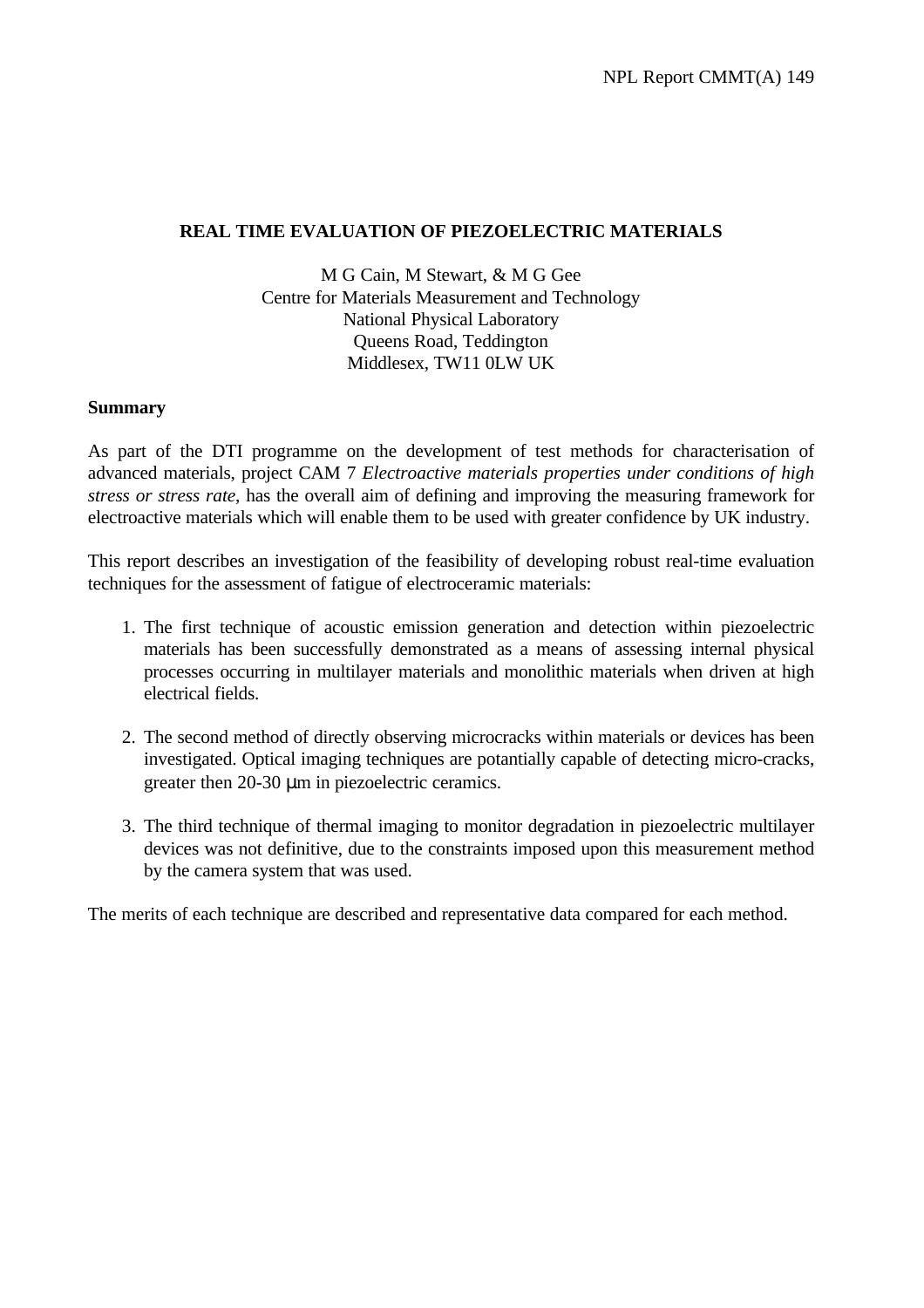© Crown Copyright, 1999 Reproduced by permission of the Controller of HMSO

#### **ISSN 1361-4061**

National Physical Laboratory Management Ltd Teddington, Middlesex, TW11 0LW, UK

No extracts from this report may be reproduced without the prior written permission of the Managing Director, National Physical Laboratory The source must be acknowledged.

Approved on behalf of the Managing Director, NPL, by Dr C Lea, Head of Centre, Centre for Materials Measurement and Technology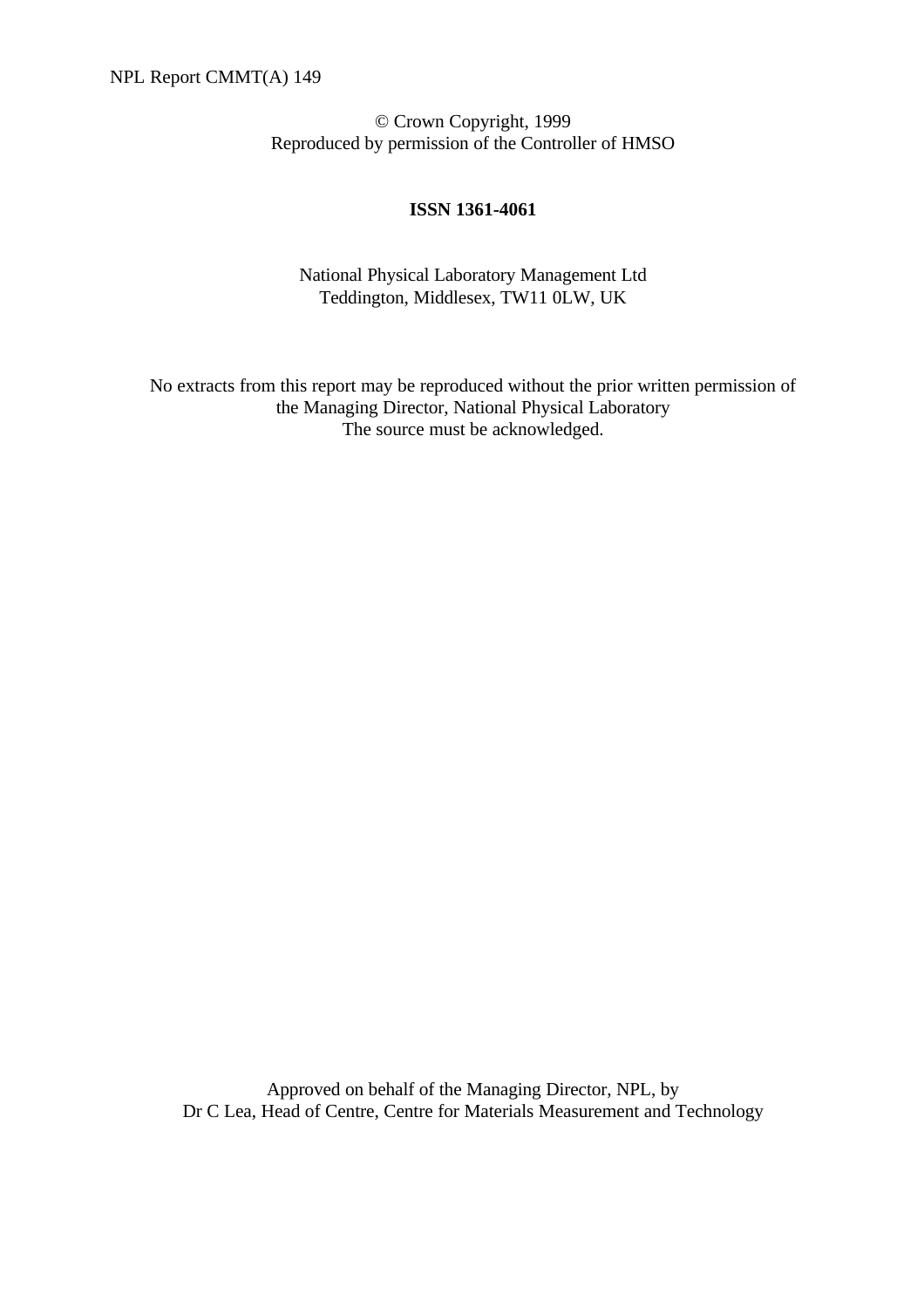# **Table of Contents**

| <b>AIMS</b>                                                      | $\boldsymbol{2}$ |
|------------------------------------------------------------------|------------------|
| <b>OBJECTIVES</b>                                                | $\boldsymbol{2}$ |
| <b>EXECUTIVE SUMMARY</b>                                         | 3                |
| <b>TECHNIQUES</b>                                                | 3                |
| MONITORING DEGRADATION IN PIEZOELECTRIC MATERIALS                | 5                |
| TECHNIQUE 1: ACOUSTIC EMISSION MONITORING TECHNIQUES             | 7                |
| <b>BACKGROUND</b>                                                | 7                |
| <b>EXPERIMENTAL SETUP</b>                                        | 8                |
| <b>SOURCES OF AE</b>                                             | 8                |
| <b>MONOLITHIC PIEZOELECTRICS</b>                                 | 9                |
| <b>MULTILAYER PIEZOELECTRIC</b>                                  | 12               |
| <b>CONCLUSIONS</b>                                               | 18               |
| TECHNIQUE 2: THE USE OF OPTICAL IMAGING AS A METHOD OF DETECTING |                  |
| MICROCRACKING.                                                   | 19               |
| <b>BACKGROUND</b>                                                | 19               |
| <b>EXPERIMENTAL MEASUREMENTS</b>                                 | 21               |
| <b>MICROCRACK DETECTION</b>                                      | 22               |
| <b>CONCLUSIONS</b>                                               | 23               |
| <b>TECHNIQUE 3: THERMAL IMAGING MONITORING TECHNIQUES</b>        | 24               |
| <b>BACKGROUND</b>                                                | 24               |
| PRINCIPLE OF OPERATION                                           | 24               |
| <b>EXPERIMENTAL MEASUREMENTS</b>                                 | 25               |
| <b>CONCLUSIONS</b>                                               | 27               |
| <b>REFERENCES</b>                                                | <u>28</u>        |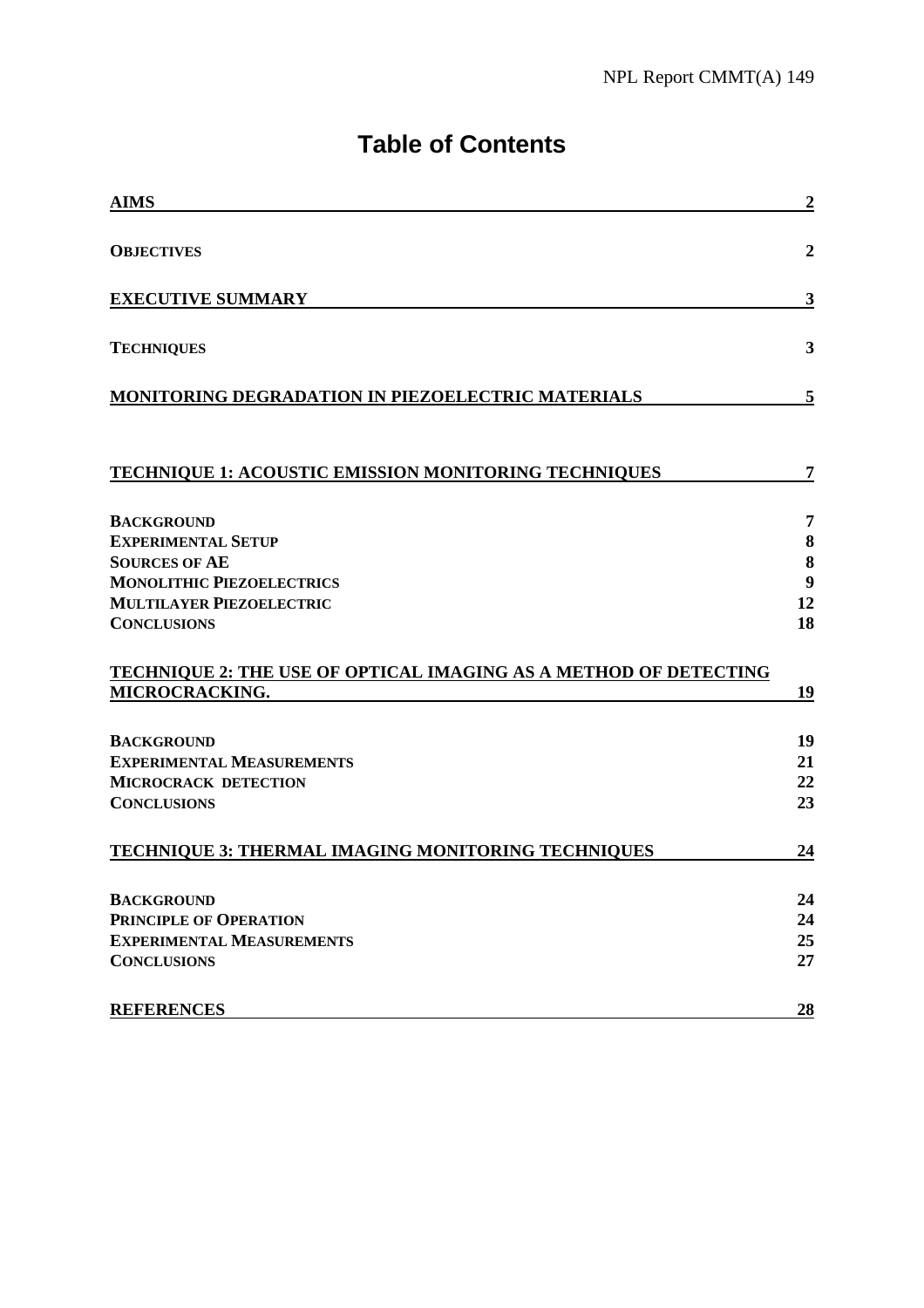# **Aims**

The aim of this work package is to investigate the feasibility of developing robust real-time evaluation (condition monitoring) techniques for the assessment of fatigue of electroceramic materials. The evaluation was performed on those piezoelectric materials which were characterised in the earlier milestones of CAM7 project. The fatigue of PZT materials can then be assessed using on-line monitoring techniques, which is considered commercially very relevant.

## *Objectives*

The three following potential techniques have been examined. For each technique, the test materials were either virgin materials or were subjected to prolonged periods of representative electrical and mechanical stressing histories.

Technique l: acoustic emission generated either by the spontaneous release of sound following domain motion or domain switching or by the growth and interaction of nascent flaws in the materials as it is exposed to representative electrical and mechanical stressing.

Technique 2: the change in the thermal signature of the material with time as visualised by a thermal imaging camera. Here representative piezoelectric multilayer actuators have been mechanically damaged in an effort to demonstrate the potential of this technique.

Technique 3: the use of optical imaging as a method of detecting microcracking in the material. This work has been conducted by the European SMT project EC-ACTUATE partner IMMG, based in Athens, Greece. This group have developed an imaging technique that is able to discern the formation of micron sized cracks from a distance of many tens of centimetres.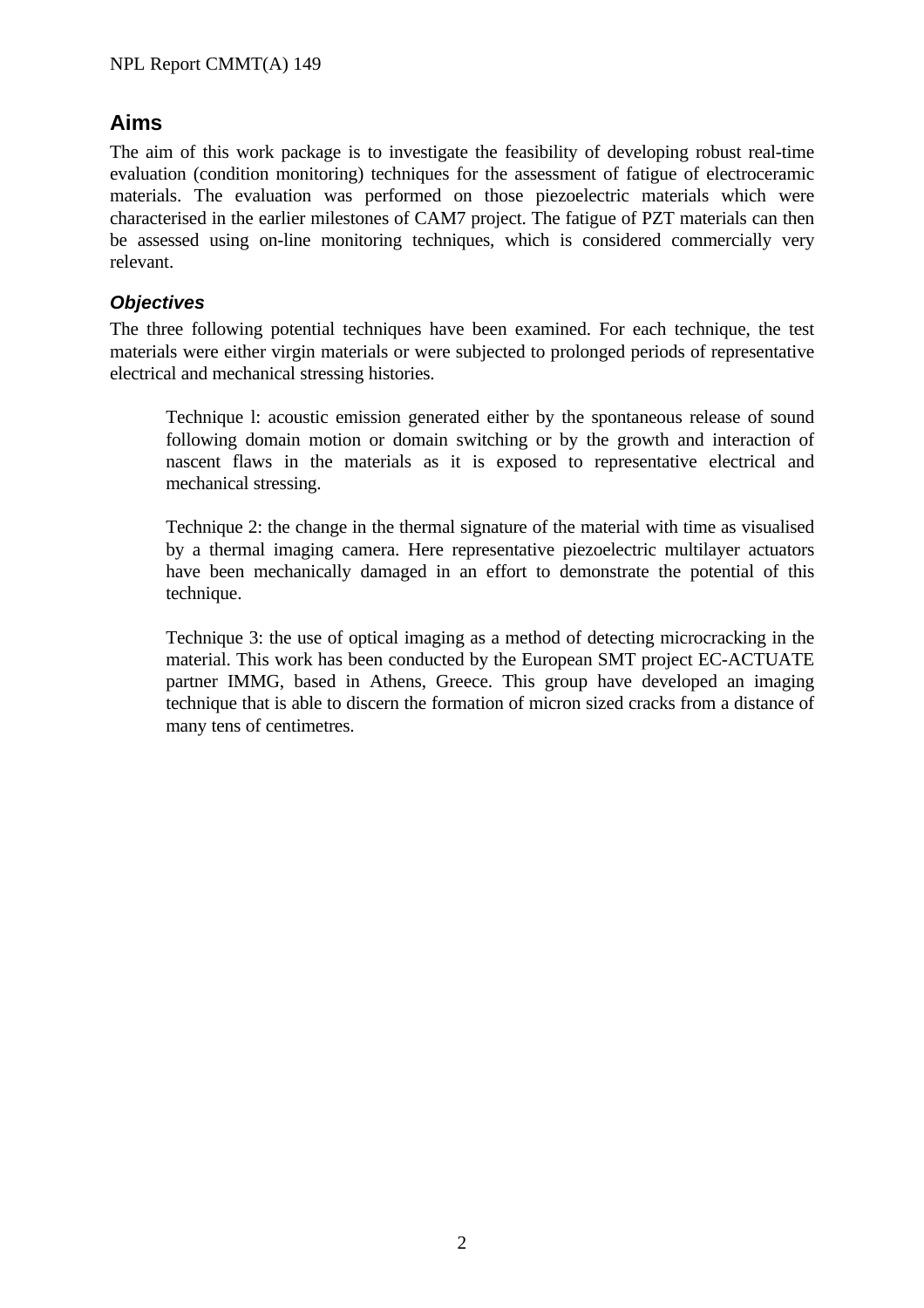# **Executive Summary**

This report aims to bring together the results from the various techniques developed to evaluate the real-time evaluation of degradation of piezoelectric materials. The work covers the measurements performed on piezoelectric samples and deals with the issues of degradation monitoring of these materials.

The electrical and mechanical fatigue exhibited by many piezoelectric and ferroelectric materials continues to limit their applications as actuators and many types of sensors and other functional devices. The monitoring, either in-line, on-line or off-line, of such materials represents a major technical challenge for industry. If methods can be developed such that unambiguous monitoring of degradation or performance may be made, then considerable savings, both economic and environmental, can be realised.

## *Techniques*

The use of acoustic emission (AE) generation and detection within piezoelectric materials has been successfully demonstrated as a means of assessing internal physical processes occurring in multilayer materials and monolithic materials when driven at high electrical fields.

Experiments on monolithics have confirmed some of the findings reported in the literature of acoustic emission in piezoelectrics. Firstly, it is essential that a full understanding of the experimental set-up is developed and the possible sources of emission in the sample determined. It has also been found that it is necessary to include a resistor in the samples' high voltage connection to minimise high frequency noise. In soft piezoelectric material there seems to be a threshold below which no acoustic emission occurs, and the acoustic emission occurs mainly on a rising applied field. The acoustic emission is asymmetric between the positive and negative going signal, most likely due to the poled nature of the material. The application of a *unipolar* rather than a *bipolar* field almost completely halts acoustic emission. The effect of mechanical fatigue on the acoustic emission is to reduce the AE output, suggesting that there is little significant mechanical damage in the form of cracks, and that ferroelectric switching is being diminished.

It has been shown, that in multilayer actuators, the acoustic emission signal intensity depends on both the sample heating and the degradation of the multilayer. At present, it is difficult to deconvolute these two contributions. Further experimentation must concentrate on using lower voltages and reduced frequencies which will act to minimise sample heating. It will also be necessary to perform the measurements over a longer duration, as the initial period, where the degradation rate is expected to be fast, is difficult to characterise as the sample is 'settling in'.

The direct observation of microcracks within materials or devices using the system at IMMG, Greece has been investigated. Optical imaging techniques are potantially capable of detecting micro-cracks, greater than 20-30 μm in piezoelectric ceramics. However, since the electroceramics are brittle materials and the crack size must be comparatively large in order to be detected, this optical imaging method can not be considered a sensitive technique to detect early stages of degradation.

The use of thermal imaging of piezoelectric multilayers has been shown to detect the thermal gradient caused by the combination of the self heating and the cooling of the device by the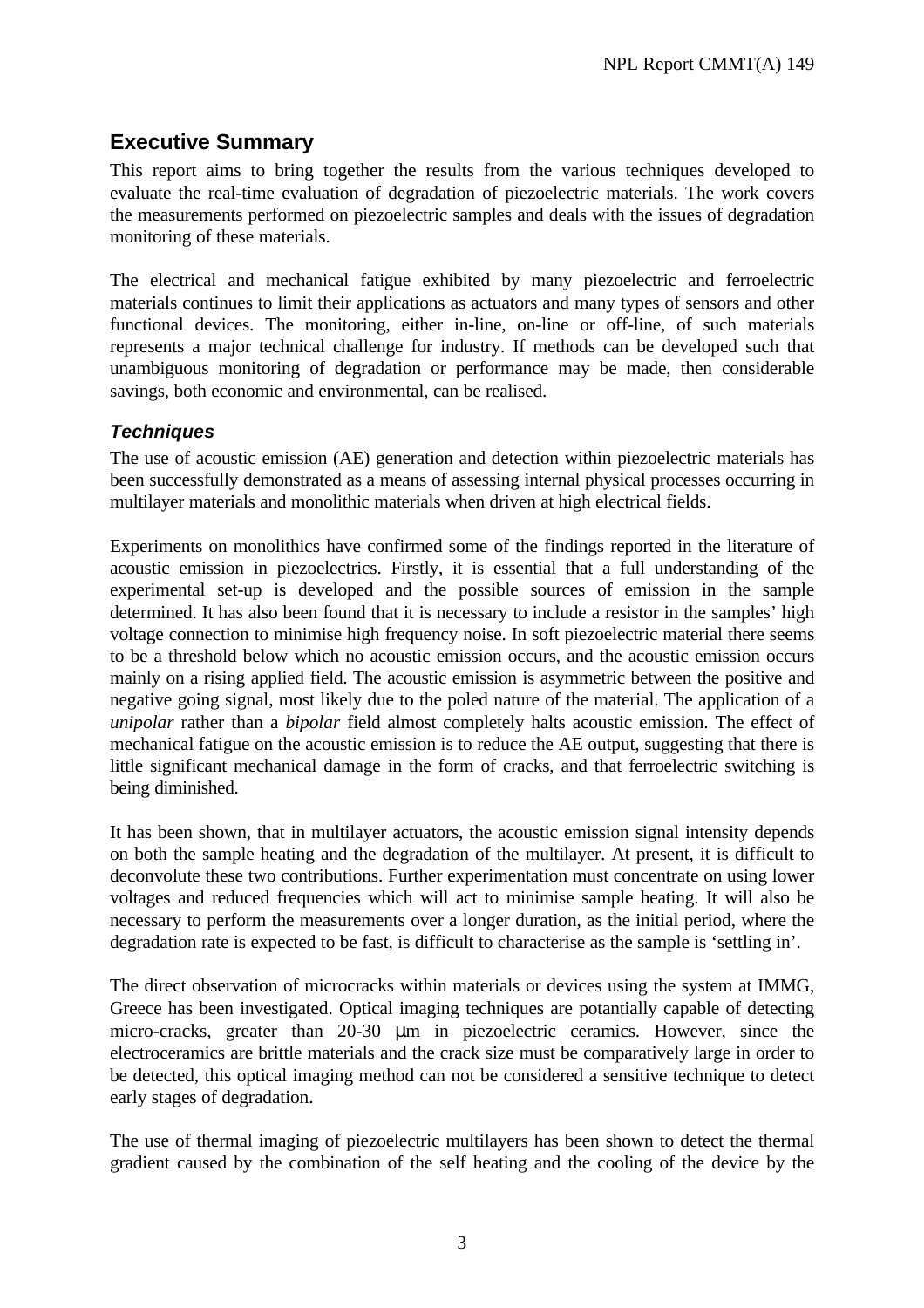ambient air. If damage within multilayer actuators is typified by interlaminar or electrode failure then it may be possible that 'hot-spots' may be caused by localised heating caused by shorting electrodes or electrical discharges across the piezoelectric layers. However the thermal signature is dominated by the self heating throughout the thickness of the sample and the likelihood that a small 'hot-spot' in one layer will cause a change in the thermal gradient of the whole sample is small.

If the method is to be used to monitor degradation in piezoelectrics then a much more sensitive detection system will be needed, or perhaps the present methods could be used on much thinner devices, perhaps thick or thin film devices.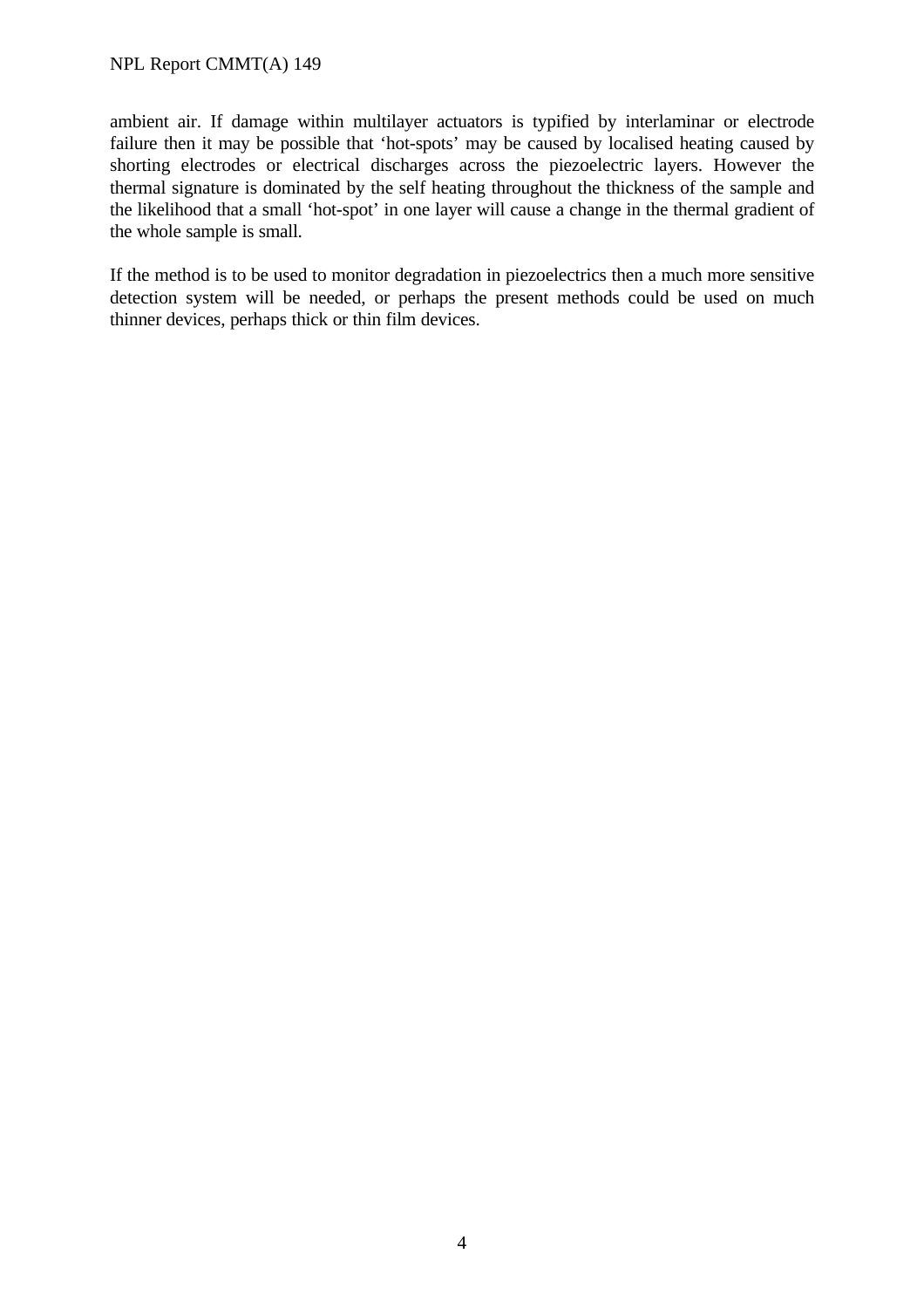## **Monitoring Degradation in Piezoelectric Materials**

The electrical and mechanical fatigue exhibited by many piezoelectric and ferroelectric materials continues to limit their applications as actuators and many types of sensors and other functional devices.

Fatigue may be described by a decay in the polarisation and coercive field, associated with increasing electrical and/or mechanical stressing cycles. The attempts to explain the mechanisms for fatigue in these materials have been based on intrinsic or extrinsic phenomena including 90° and 180° domain wall motion and/or domain switching, domain pinning via space charge effects, surface deterioration via electric discharge within pores and, ultimately, the generation of microcracks in response to the very large strain accumulation within pores and imperfections. Thus, piezoelectric materials may undergo a change or decay in certain properties with time and mechanical and electrical stress. This has been discussed in a previous NPL report  $^1$ .

Real-time evaluation of this degradation of properties is clearly of interest to many industries that utilise piezoelectric materials as either actuators or sensors. If the functionality of real materials and devices could be measured in real-time then this information could be exactly correlated with the driving conditions at the time any changes or deterioration was monitored. Even 'off-line' monitoring could yield information that would be of value to materials and device development. It is important that the technique is robust, reliable, relatively quick and simple to perform and of low cost if industry is to adopt it. Such a list of requirements is formidable indeed, and the work described in this report attempts only to describe the advantages of one technique over another. However, it may be possible for industry to rapidly gain some insight into the various merits and limitations of the techniques and how they may be adopted or adapted to suit their own needs.

A review of the literature reveals the dominance of *certain* 'real-time' techniques which have been used to monitor the degradation of piezoelectric materials. Most have been based on Xray diffraction analysis measured in a clearly 'off-line' and certainly not 'real-time' scenario. However, this work has been useful in producing a wealth of scientific understanding of the phenomena associated with piezoelectric and ferroelectric degradation. Additionally, the degradation in thin ferroelectric films - developed for memory applications - has been extensively studied (for example see references in Ref.1). Acoustic emission techniques have been studied for many materials types and is a well known technique in the assessment of the mechanical properties of metals, ceramics and polymers. However, in the assessment of the degradation of piezoelectric properties AE has been of limited success. The technique has been thoroughly reviewed and investigated in succeeding sections of this report. Directly monitoring the formation of cracks - which may be described as one final outcome from serious degradation - has been investigated by our EC Standards Measurements and Testing Project partner IMMG in section 2. Multilayer materials often degrade by an increasing level of inter or intra-layer delamination when subjected to high electrical or mechanical loading. Seen edgeon, the delamination may be viewed as the formation of micron-sized cracks. Such a system has been invented at IMMG and demonstrated as a potential method of monitoring serious degradation in *real-time*. The final real-time monitoring technique is based on thermal imaging. Here, it is reasoned that if a piezoelectric material suffers damage through over-stressing then the thermal properties of that part of the material may be affected. 'Hot spots' or 'cold spots'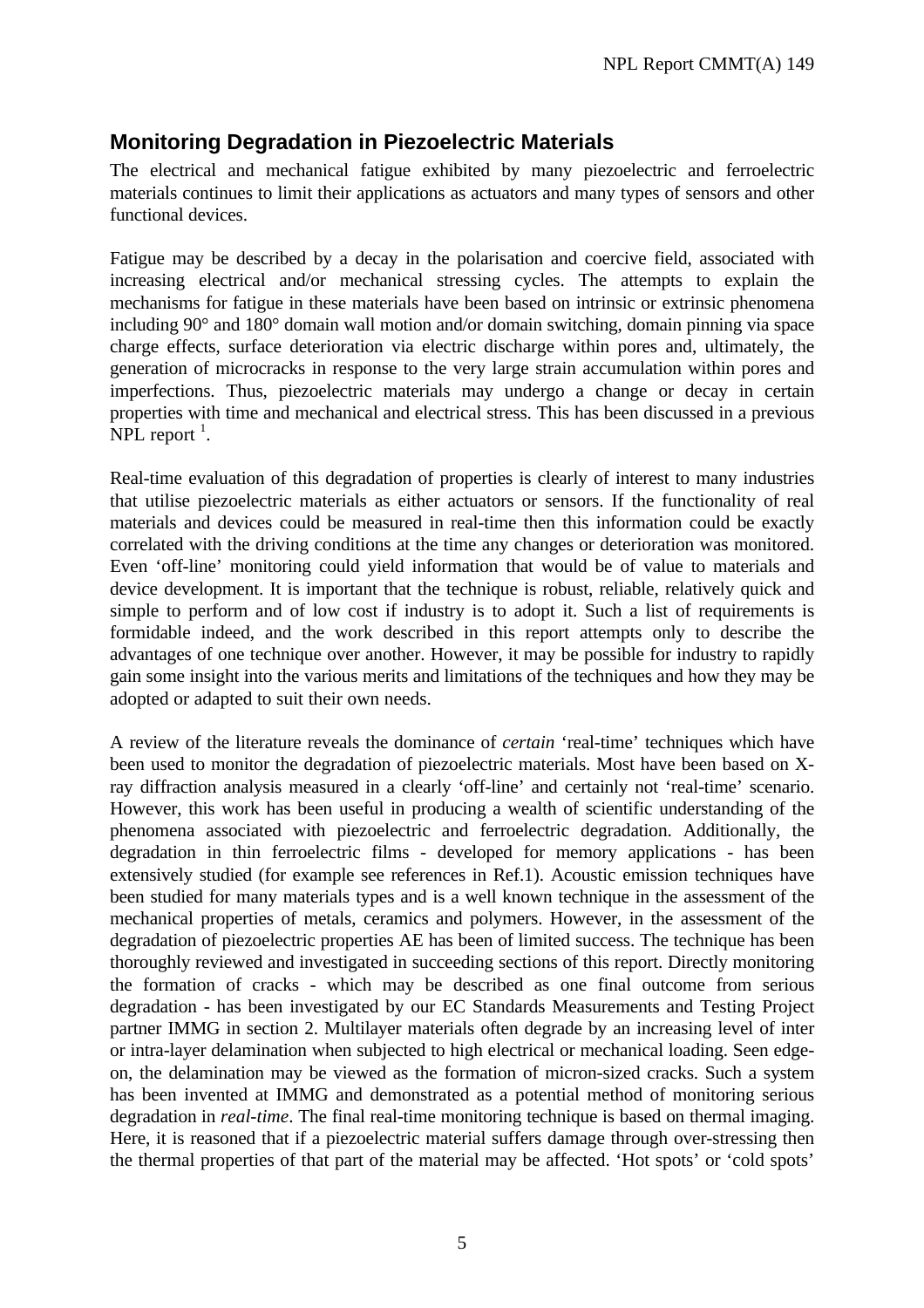#### NPL Report CMMT(A) 149

may be imaged using an infrared thermal camera, focused on the material, actuator or device in question. Alternatively, a material which has been degraded with time or stress may gradually become less and less effective as an actuation device, arising from a decay in fundamental piezoelectric properties or via a build-up of limiting defects within the material. The thermal properties may also become thus affected.

The following sections describe each technique in more detail. Results are shown and the validity of using the techniques as real-time monitoring evaluation is discussed.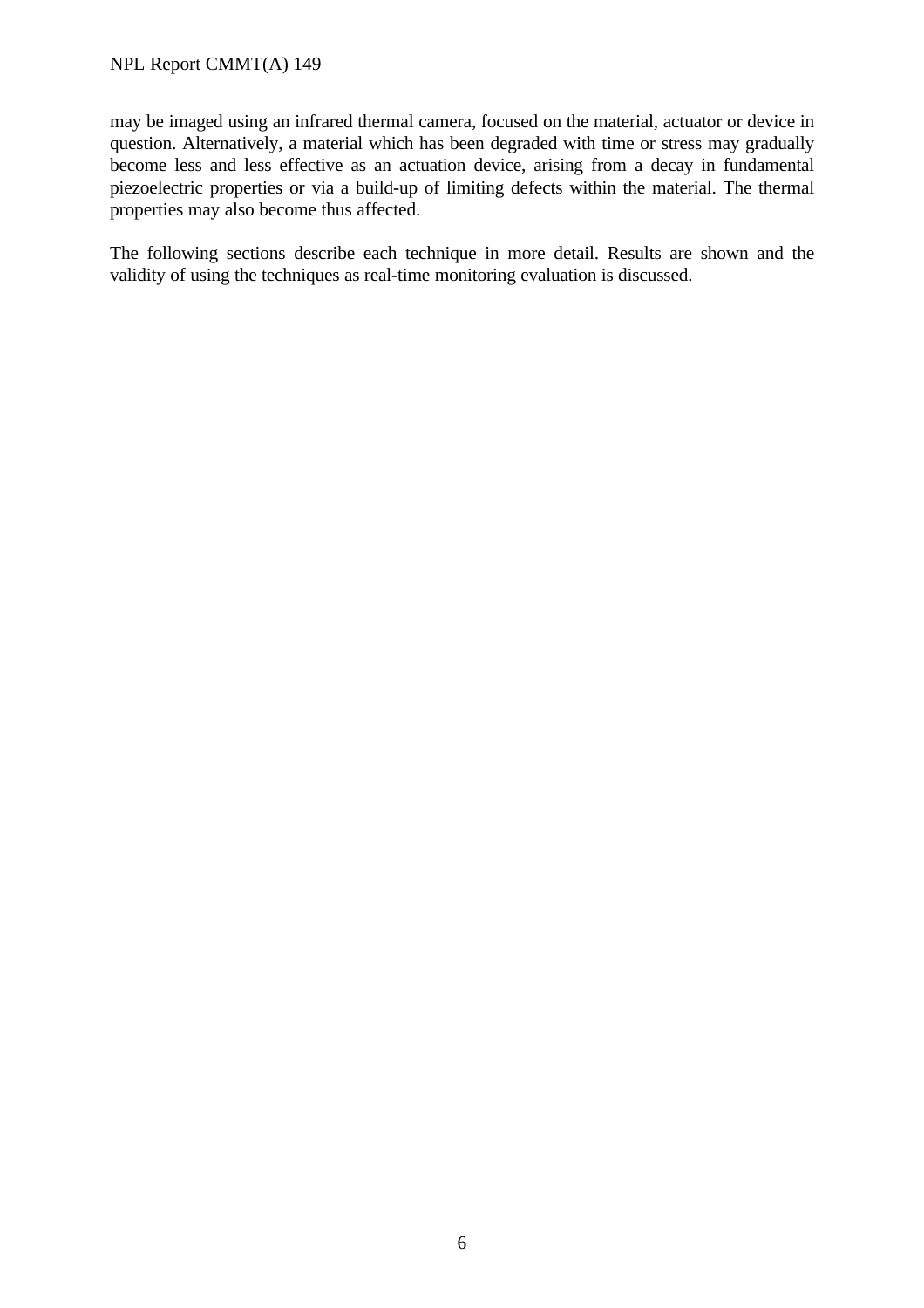# **Technique 1: Acoustic Emission Monitoring Techniques**

## *Background*

Ferroelectric ceramic materials normally contain a large number of sub-micron sized domains with symmetry linked to the materials crystal structure. If the material is poled (d.c. electrical field in excess of coercive field) then these domains may align themselves in the direction of the poling electrical gradient. This then produces a material with a poled domain structure and thus the ferroelectric becomes piezoelectric and pyroelectric. The degradation of such materials may be manifest as loss in piezoelectric performance, permittivity, change in loss factor and many other parameters. It has been shown that fatigue may be linked to various micro-domain and macro-domain changes, such as, domain wall motion and pining of domain walls at impurities.

The fatigue performance may be monitored using various techniques, including X-ray diffraction  $2,3,4$ , strain gauge  $5$  and Acoustic Emission  $6,7,8,9,10,11,12,13,14,15,16,17$ . The XRD and strain gauge techniques monitor changes in strain and crystallographic texture indicating a switching of 90° domains. The AE technique has been studied since the early 70's and used to describe the microscopic modifications and damage in ferroelectric materials and devices<sup>18</sup>.

Generally, the AE studies have shown that acoustic emission is generated through a sequence of events including domain switching, the paraelectric to ferroelectric phase transition and finally microcracking  $^{15}$ . Additionally, electric discharges can also contribute to the AE spectrum in some materials <sup>18</sup>. Acoustic Emission is considered a useful tool for the investigation of fundamental domain dynamics in ferroelectric materials. In the investigation by Choi et al.<sup>15</sup> two different La modified PbTiO<sub>3</sub> ceramics were used to be able to determine differences in AE spectra produced following 90° and 180° domain switching events. Following an analysis of the energy distributions, Choi demonstrated; that the AE signal could adequately discriminate 90° and 180° domain switching, that the AE signal from 90° events was significantly higher than that corresponding to 180° events and that the AE of 90° switching was dominated by burst emissions whilst that from 180° switching was dominated by continuous emission. Acoustic emission of thermally shocked piezoelectric materials revealed that even in the absence of switching electric fields substantial emission was recorded and was considered a useful tool for the assessment of reliability of ceramic actuators<sup>9</sup>.

A set-up able to distinguish the amplitude, rise-time, total signal length, event energy, the entire transient signal and its Fourier transform and the localisation of the AE event has been described by Lupascu<sup>18</sup>. For soft PZT materials, a distinct threshold in electrical field for acoustic emission was observed. Additionally (since AE is not generated through simple domain wall motion - unless it is hindered or blocked in some microscopic manner) the large strains induced via domain wall motion in soft materials did not produce any AE until very high strain levels were recorded. Subsequent polarisation switching generated AE even at low fields. Conversely, hard materials exhibit AE continuously during the entire hysteretic cycle with no periods of loss of AE signal relating to minimal material deformation. Interestingly, in this paper, significance is made of the drive electronics circuitry in masking or mimicking domain dynamics in ferroelectric materials. Attempts to determine whether the measured AE signals originated from either the driving equipment or internally from the ferroelectric material were described. If the signal decreased in intensity with time then it is likely to be a real material property rather than an artefact from the electronic noise of the amplifier.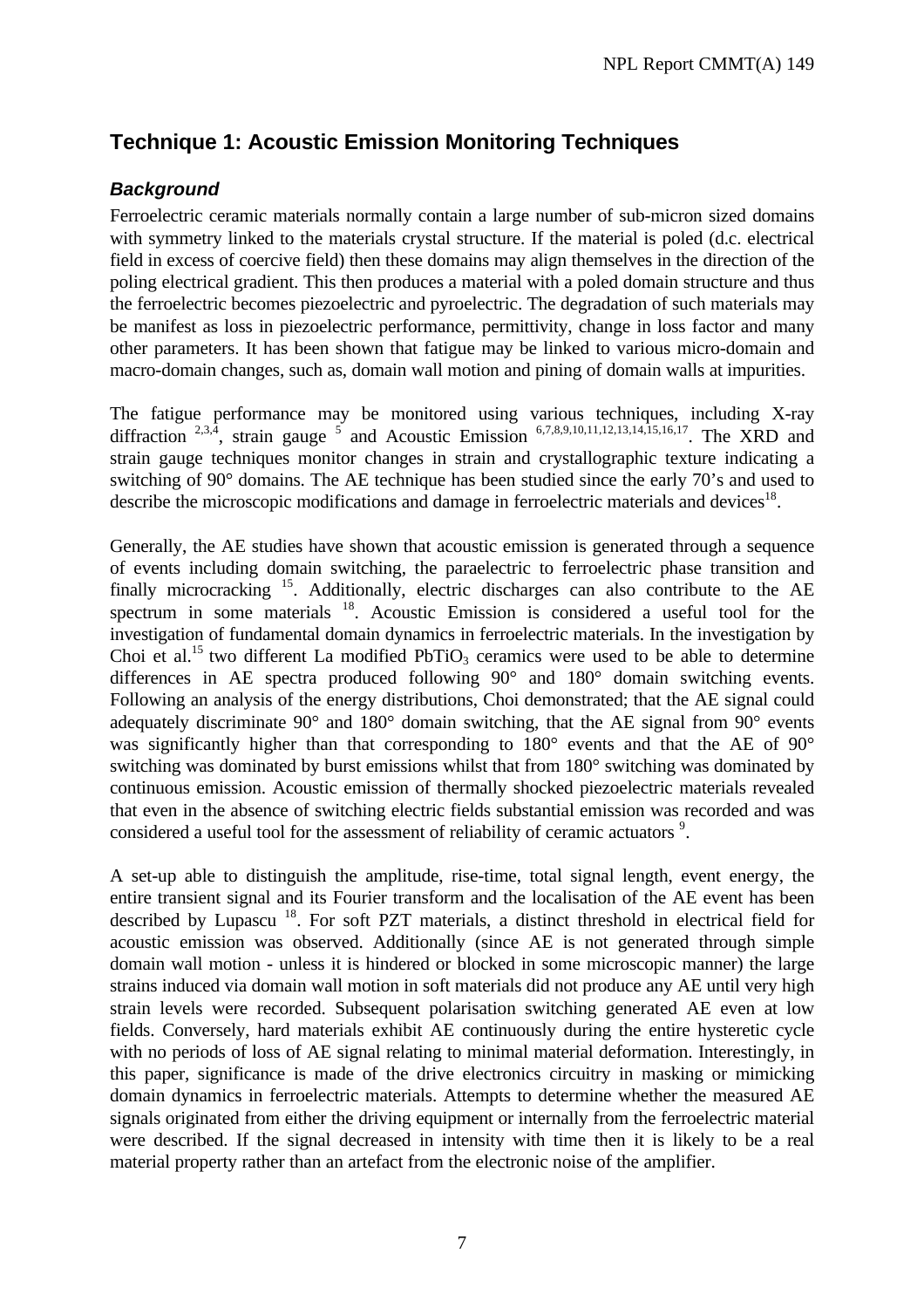It is the purpose of this section to investigate the feasibility of using acoustic emission as a tool to monitor degradation in electroceramic actuators. To this extent the next sections describe the experimental set-up and main results achieved.

## *Experimental Setup*

The Acoustic Emission measurements were performed using a Physical Acoustics Corporation MISTRAS 2001 PC based DSP data acquisition card. The system can handle two AE sensors and two additional signal inputs which in these experiments were used to record the temperature and the voltage applied to the piezoelectric sample.

Using the incoming AE signal the MISTRAS software can make measurements of the waveform, dependent on several interactive parameter settings used to identify an acoustic event or 'hit'. The most important parameter to determine is the threshold, below which it is assumed to be noise, and there are several other parameters that enable the correct identification of the event. The lower limits of these parameters define the fastest single event that can be measured and recorded using this system, and is of the order 20 microseconds.

The AE signal was simultaneously captured on a 20MHz Gould 840 digital storage oscilloscope in order to examine the AE signal in more detail.

## *Sources of AE*

It is difficult to come to any coherent conclusions about Acoustic Emission behaviour in piezoelectric materials as many published experiments seem to disagree. One possible reason for this is that it is easy to misinterpret some experimental artefact as true acoustic emission from the sample under test. The following section attempts to list the possible ways that an acoustic emission 'hit' will be produced, and gives a rationale for isolating spurious hits.

It is always preferable to be able to see the raw AE signal on a fast triggering oscilloscope to give some idea of the amplitude and frequency of the emission. As a starting point there should be no AE detected when the sample is merely attached to the system electronically, and when there is **no** applied field. There is often, however, some emission that is caused by the relaxation of stresses - mechanically and thermally induced - immediately after the sample is placed in the experimental set-up. These should quickly die out until there is virtually no AE. If at this point there is still consistent AE output possible causes are: through external mechanical vibration such as fans on electronic equipment; through electrical interference, equipment that switches power on and off such as soldering irons. Even if the sample holder is reasonably mechanically isolated there is always the possibility that mechanical vibration can be transferred through he sensor cable.

The next test to carry out is to switch on the power supply - usually high voltage that is to apply the field to the piezoelectric - with all the connections made to the sample but with the driving voltage set to zero. There should be no increase in signal output from the AE sensor as there should be no driving signal. If changes are observed, however, possible causes could be electronic interference from the high voltage amplifier to the sensor electronics. However, in this work and in others  $19$  the cause is due to high frequency noise from the amplifier output. If the HV output is examined on an oscilloscope, a considerable amount of high frequency noise is found, which causes the sample to resonate leading to acoustic emission. The sample itself is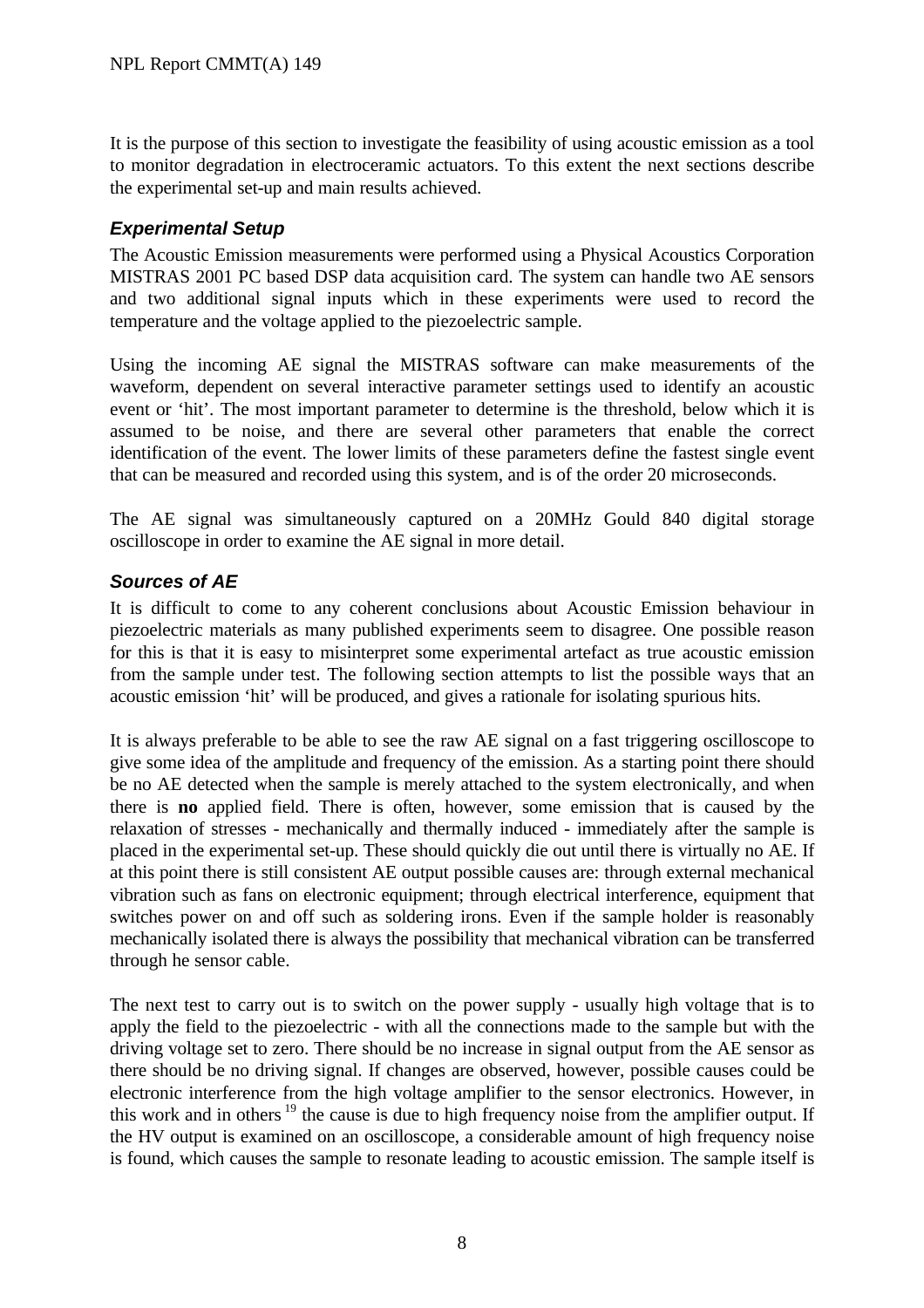a capacitor and so by the simple addition of a resistor in series with the sample, a smoothing circuit is built, which filters out this high frequency noise and cuts out the spurious acoustic emission.

Once this condition is reached the driving voltages can be applied to the sample. However, even now there are sources of acoustic emission that do not arise from the material. Electrical interference from an amplifier that arises under loaded conditions is almost impossible to sort out, but usually if the signal changes with time - or some other independent modification of the sample - then it is true acoustic emission.

Sample acoustic emission could be caused by domain switching, cracking in the material, or high voltage breakdown within pores in the material. It is also possible to get discharge around or between poorly made contacts which are an experimental artefact. Similarly, if the sensor is not firmly attached, the sensor could physically 'bounce' around on the sample if relatively high driving frequencies are used. Although in some of the earlier experiments in this work the sensor was attached to the sample using a soft wax, this was later reinforced by mechanical clamping. Figure 1 shows the sample set up for measuring AE from a piezoelectric multilayer, where the temperature of the multilayer is monitored with a thermocouple situated below the sample. The clamping arrangement for examining monolithic piezoelectrics was similar except the sample was immersed in a silicone oil to prevent electrical discharge.



Figure 1: Photograph of AE / Actuator setup. Temperature was measured using a thermocouple beneath the device.

If the AE signal is examined on an oscilloscope there is often a large component of a single frequency present in the waveform. The signals were at first thought to be due to individual acoustic emission events, but as the frequency was found to be in the range 100-300kHz this was thought unlikely. The most likely cause is resonance in either the sample, the sensor or some combination of the two. As the AE sensor is also a piezoelectric the resonance behaviour of the sample and sensor can be measured

using an impedance analyser. At first the measured frequencies did not correspond exactly to either the sensor or the sample, but of course the clamping set-up in the AE experiments changes the resonance behaviour. If the impedance sweep was performed on the sample and the sensor in situ it was possible to pinpoint the dominant resonant component.

## *Monolithic Piezoelectrics*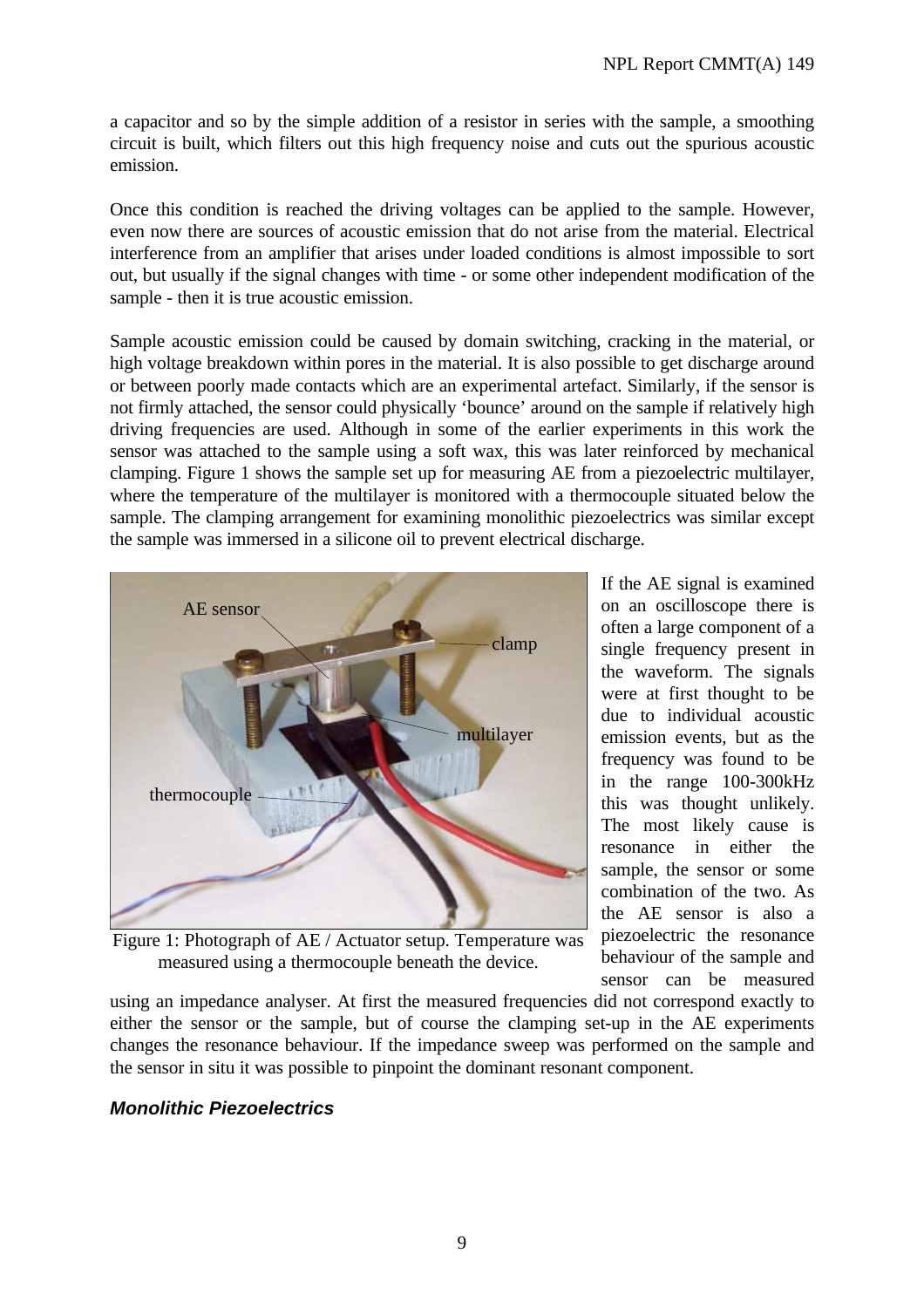#### NPL Report CMMT(A) 149

In order to get some confidence in the experimental set-up several experiments were performed which attempted to repeat some of the results determined in the literature. Much of the work reported in the literature has examined switching behaviour at high electrical fields and necessitate a covering of oil to prevent breakdown in air. The material chosen for study was a soft 5A type material. Lupascu<sup>18</sup> has reported that this material shows a lessening of the acoustic emission around 1.2-1.6kV/mm, and has attributed this to the stress free movement of domains in a material with few pinning sites.

Again, most reported work has tended to concentrate on very slow electrical driving field ramp rates so that the chances of detecting amplitude-dependant acoustic emission is increased. The ramp rates used in the monolithic experiments was 20mHz with amplitudes of up to 6kV/mm p-p. Figure 2 shows a plot of acoustic emission energy (y-axis) against the amplitude of the driving field (x-axis). There would seem to be a threshold of around 1.4kV/mm before any significant acoustic emission occurs and the levels increase with increasing amplitude. There does not seem to be any evidence of the quiet region found by Lupascu in our 5A samples, although this could be because the materials in this study were sourced from a different manufacturer. Figure 2 also shows there is a difference between the positive and negative acoustic emission. This asymmetry in the samples was also seen for the actuator materials, however it was not possible to quantify it or develop an understanding on why this should be. It was also noticed on the oscilloscope signal that the majority of the emission occurred on a rising signal, either positive or negative, and there was little emission as the driving field



Figure 2: Acoustic emission energy against driving field (PARAM. #1). Units y-dB, x-kV/mm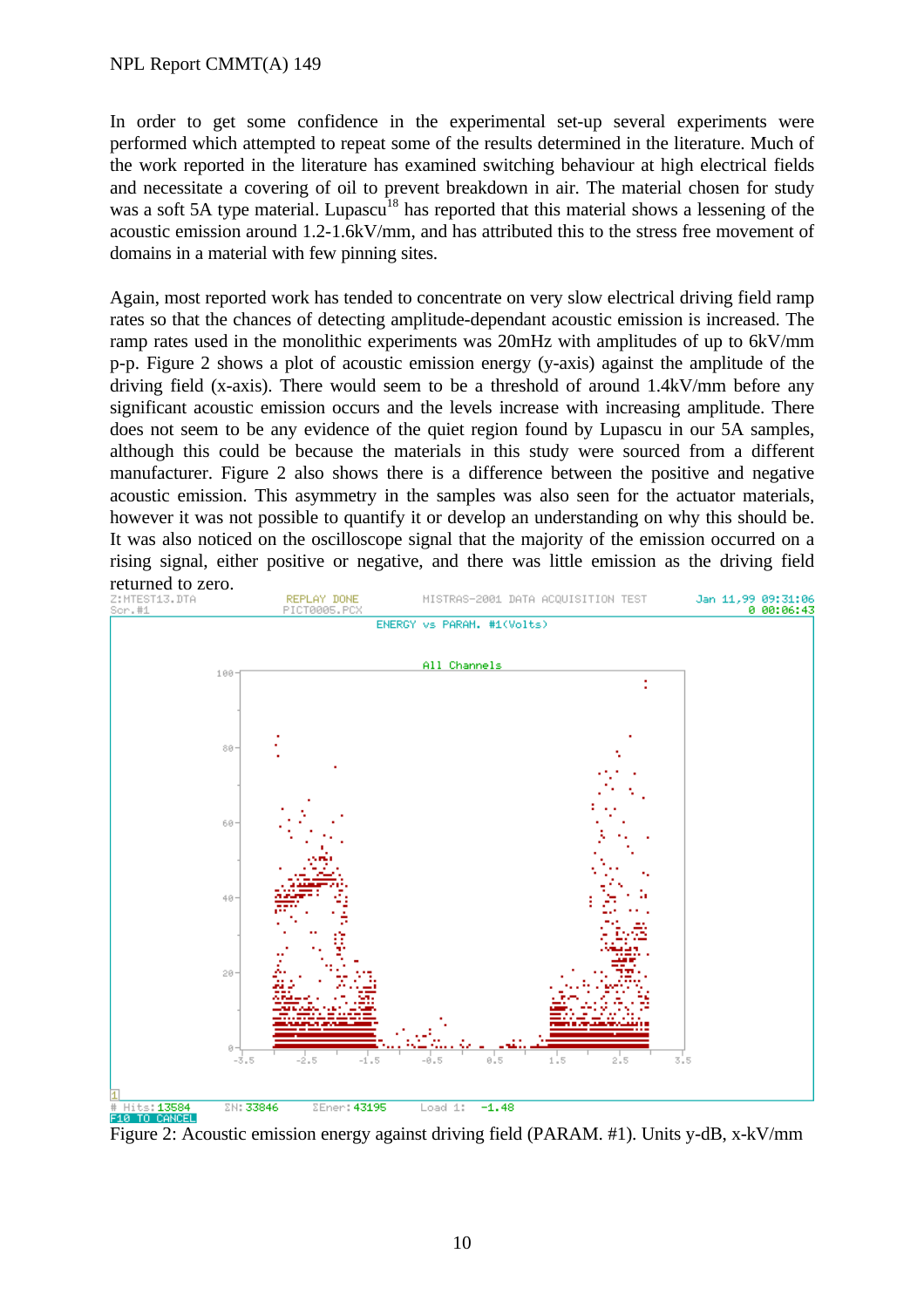Aburatami and Uchino<sup>19</sup>, who first reported the addition of an RC network in the high voltage set-up, found a difference between unipolar and bipolar driving fields. They found that the acoustic emission was virtually eliminated under unipolar drive and suggested that this was because the emission was mainly due to 180 degree switching, rather than non 180 degree events. They also found that the acoustic emission was greatly diminished on unipolar drive, and additionally that the signal gradually decreased on changing from bipolar to unipolar. Figure 3 shows the number of AE counts decreasing with time after switching to unipolar drive. The first cycle is obviously switching domains that were switched in the bipolar fields, however it takes several unipolar cycles to switch all these back.<br>  $\frac{\text{REPLAY DONE}}{\text{Sor. #1}}$  PICT0009.PCX<br>
FICT0009.PCX



Figure 3: Acoustic emission counts vs time for a sample that has been switched from bipolar to unipolar drive showing a diminishing signal with time

In order to investigate whether there was any change in AE as piezoelectrics degrade, some samples that had been mechanically fatigued were studied. The acoustic emission in the fatigued samples tended to be reduced as compared with the as received samples. It was not possible to measure the AE whilst the samples were mechanically fatiguing because the fatiguing equipment create too much noise. Figure 4 shows the AE output for a sample that has seen  $10^4$  cycles of 30MPa cyclic compressive loading, and compared with Figure 2 is greatly reduced. This would appear to conflict with evidence that shows that mechanical damage in the form of cracks greatly increases AE. However it may be that the fatigue has not been sufficient to produce cracking, and it is the 180 degree switching which is inhibited.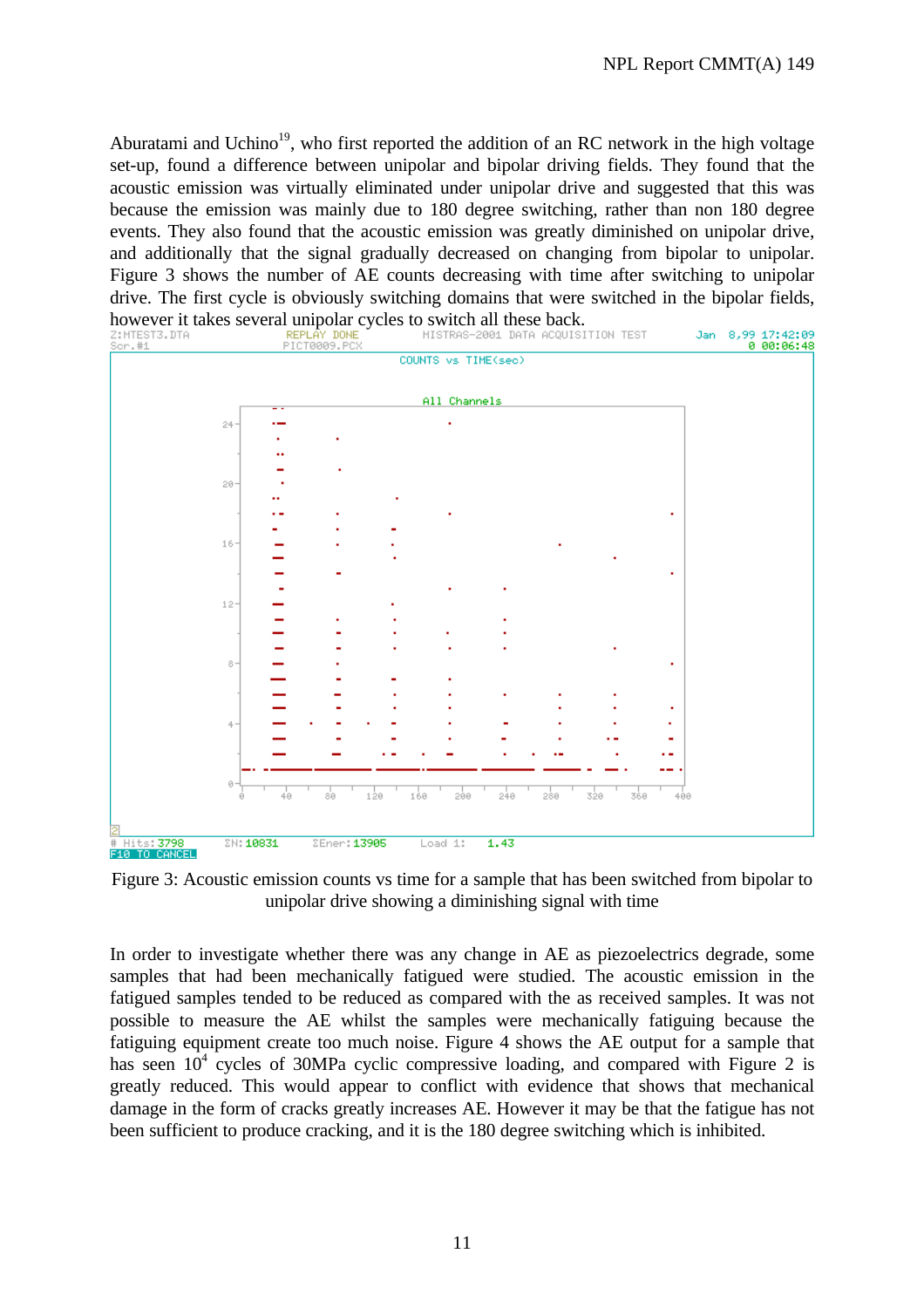#### NPL Report CMMT(A) 149



Figure 4: Acoustic emission energy vs driving field for a sample that has seen  $10<sup>4</sup>$  cycles of 30MPa cyclic loading

## *Multilayer Piezoelectric*

Acoustic emission experiments were also performed on multilayer piezoelectrics, 10mm by 10mm by 3mm thick made from a soft piezoelectric. Because of the large capacitance of these devices the driving voltages and frequencies were limited, and were kept near the manufacturers recommended driving voltage. The aim of these experiments was to measure acoustic emission in these devices, and to see if the signal changes with repeated exposure to the driving field.

Using a sine wave drive, acoustic events were almost constantly occurring, and although it was possible to see the relationship between the driving voltage and the acoustic emission, it proved impossible to make any meaningful measurements using the MISTRAS software. With a square wave drive discrete bursts of acoustic emission were produced every time the voltage levels switched, and so it was possible to make measurements of these pulses. The pulses produced with the square wave drive were also much louder than those produced from the sine wave drive, in fact, so as not to saturate the system the preamplifier gain had to be set to 20dB, from an initial setting of 60dB which was needed for reasonable results using the sine wave drive. The major problem using the square wave drive was that the amplifier system could not maintain a perfect square wave, due to the high slew rates and the large capacitance of the samples. Using a sine wave drive at voltages of 150 volts it was possible to go to 20Hz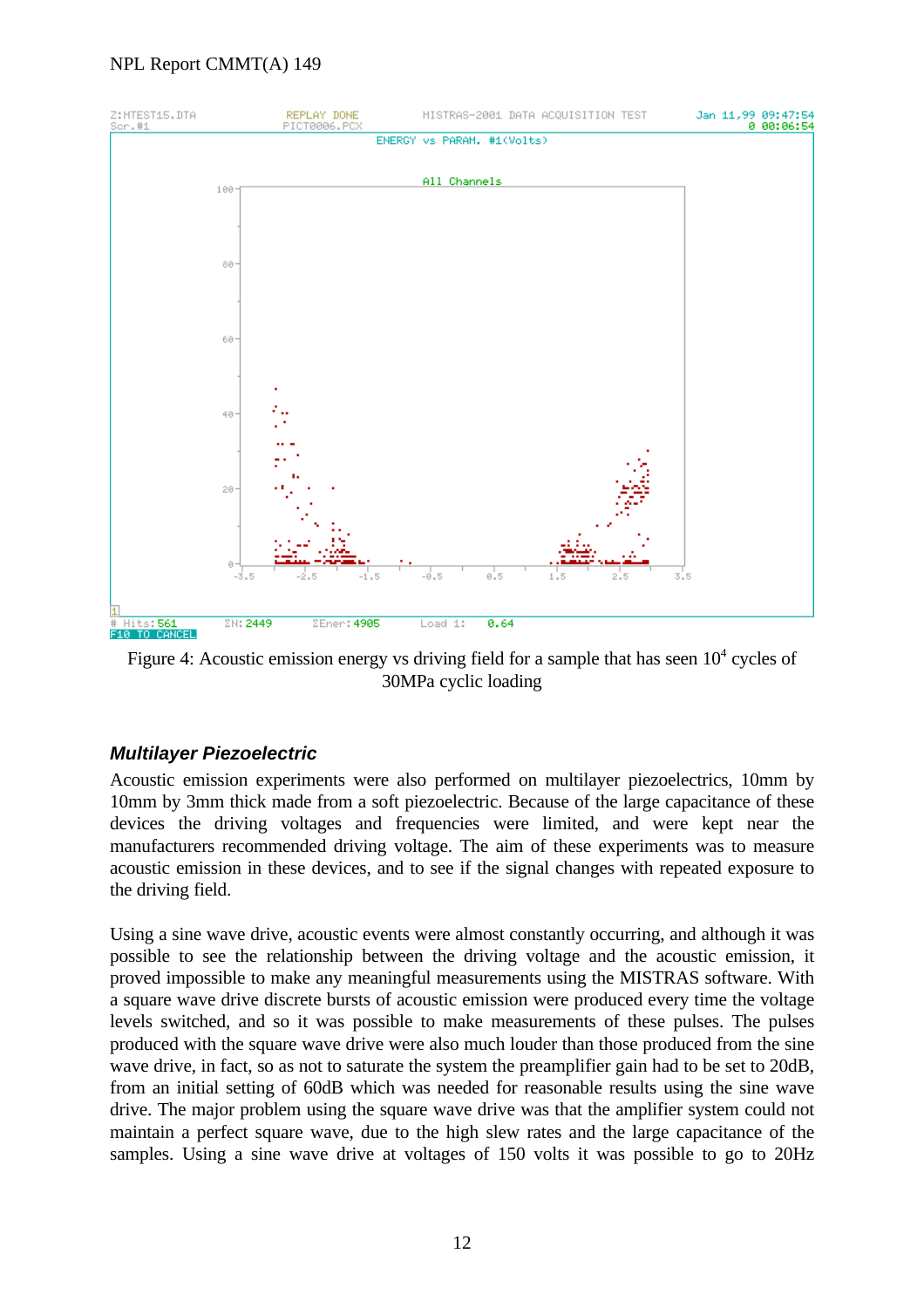without excessive distortion of the input drive. Using the square wave the distortion was apparent even at 0.1Hz (as expected from the transient drive of a square wave). However, the input wave form was stable enough to trigger the DSO and capture the acoustic emission consistently.

Figure 5 is the DSO output showing the AE signal, applied voltage and the current measured as the voltage drop across a 100 ohm resistor in series with the sample.



Figure 5: DSO output showing the AE signal, applied voltage and the current measured as the voltage drop across a 100 ohm resistor in series with the sample

The MISTRAS software was set to record the amplitude, energy, counts and duration of each hit, and also record the applied voltage and temperature at the time of the hit. It is possible to record many more parameters, however this then increases the data storage for each scan. Figure 6 shows the a graph of energy against cycles, for a sample that had been left cycling for many cycles before these results were recorded. Interestingly they show there are two pulses with different energies, one at 78 and the other at 87. In fact these differences are due to the sense of the voltage change. If the energy of the pulse is plotted against the applied voltage that the pulse occurs (Figure 7), it can be seen that the higher energy pulse occurs on the positive side. This figure also shows that adding an offset to the applied voltage changes both the energy and applied voltage of the events, however the energy for the positive side is consistently higher. It is interesting to note that the direction of the offset also produces a non symmetric change in behaviour. This non symmetric behaviour is similar to that seen in the monolithic samples, and is probably a consequence of the poled nature of the multilayer.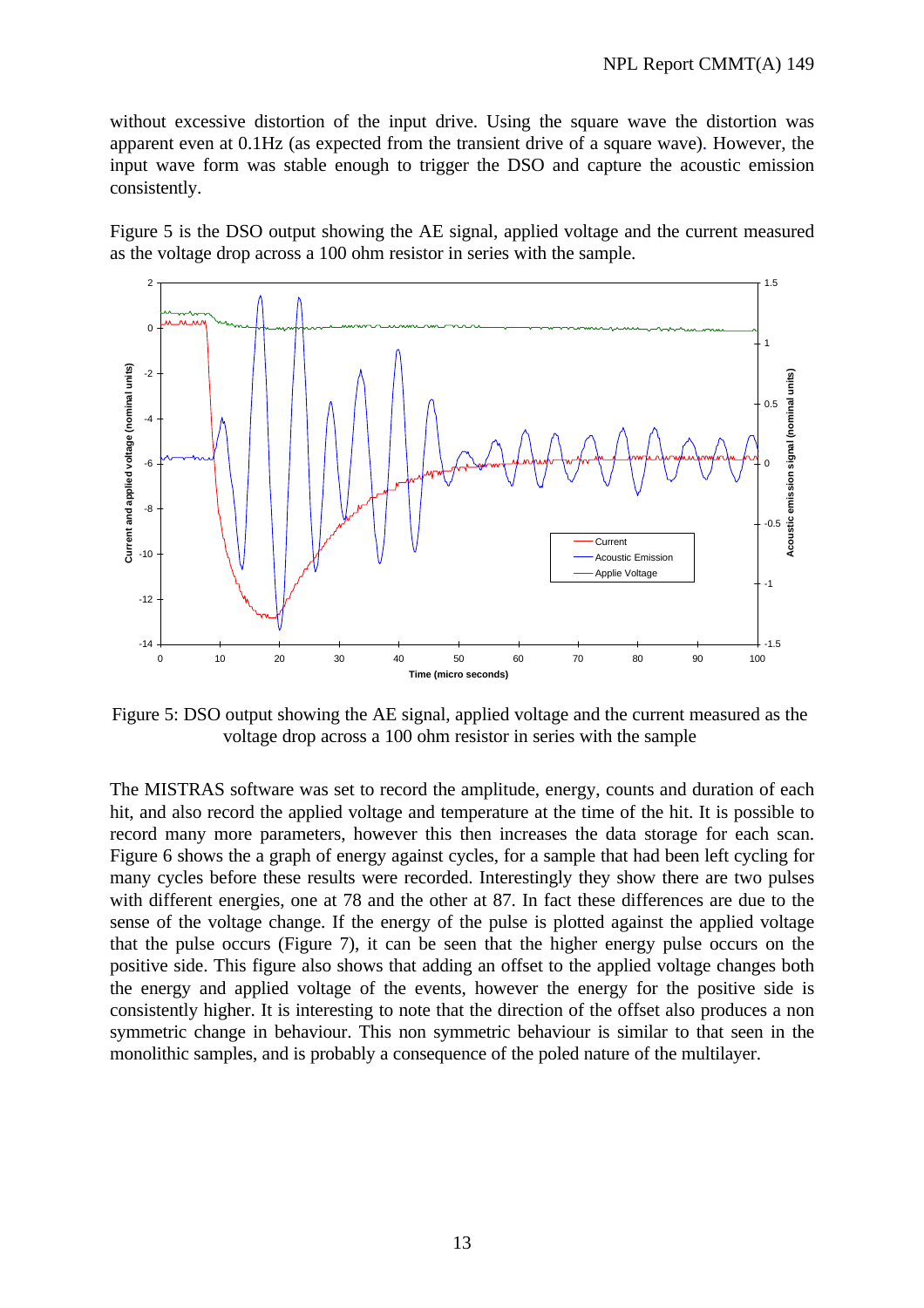

Figure 6: Acoustic Emission energy against number of cycles for sample excited with 300 volt p-p square wave at 20Hz. Sample had reached thermal equilibrium.



Figure 7: Acoustic emission energy against applied voltage, showing the effect of adding an offset to the applied voltage. The x axis shows the voltage monitor which is 1/150 of the applied voltage.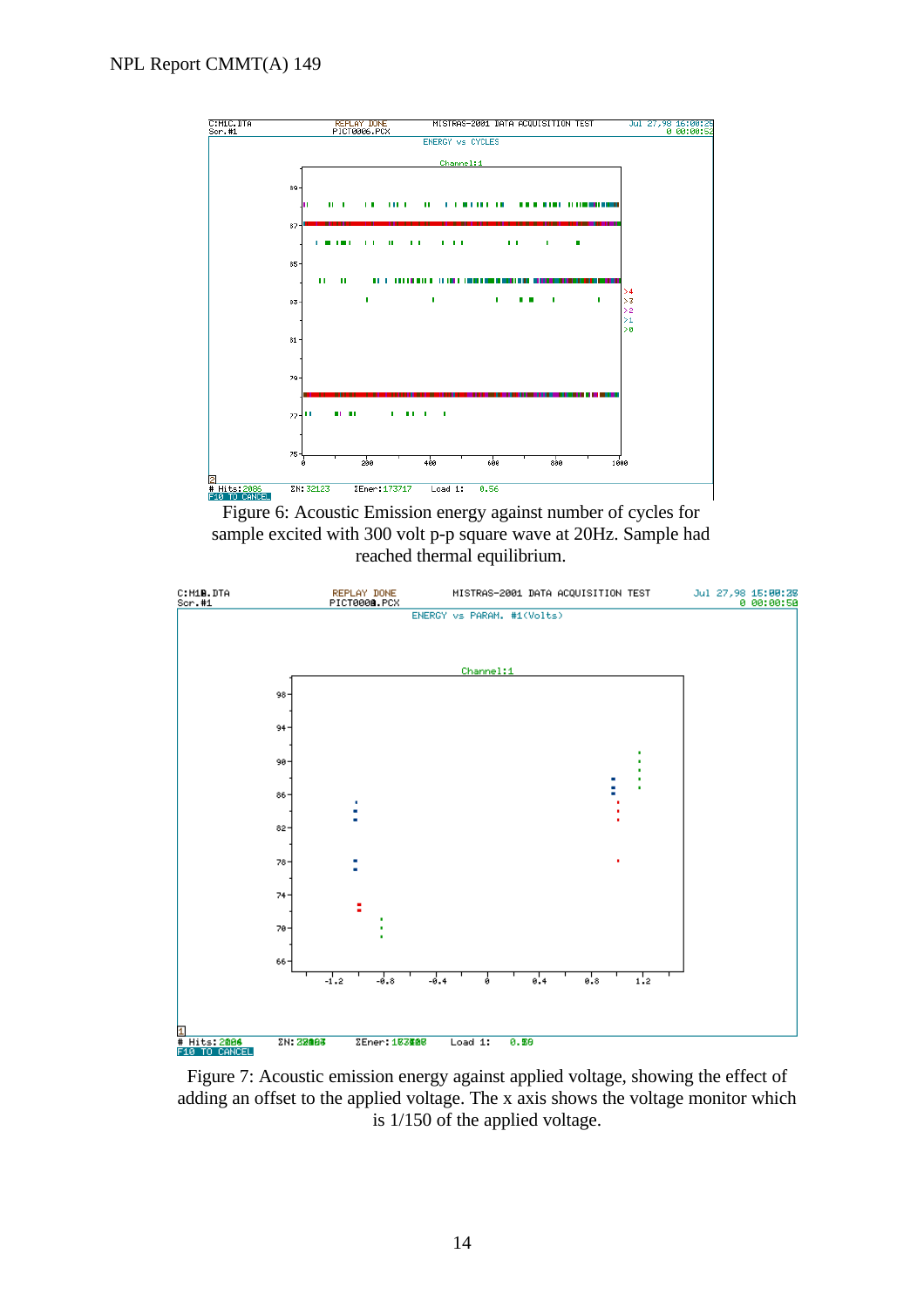In an attempt to produce large amounts of acoustic signal and introduce sample damage the voltage and frequencies used are higher than the rating of the device, and consequently the sample heats up considerably. If the acoustic monitoring is started when the sample is at ambient then there is a gradual increase in the energy of the pulses which mirrors the sample temperature, and during this period there is no discernible difference between the positive and negative pulses. Only after 30 or so seconds does the energy signal spilt into two distinct energies (Figure 8). Figure 9 shows the corresponding DSO captures for the first and the  $40<sup>th</sup>$ second after starting. This shows the amplitude and duration of the acoustic event has increased, i.e. the energy has increased, but there is very little difference in the current trace. It is obvious that the increased acoustic emission is linked with the change in temperature of the sample but whether it is caused directly by this or as a manifestation of the same phenomena is not clear. In all cases the energy of the acoustic emission and the temperature increased at the beginning of the test. However, as the temperature stabilised, the acoustic emission energy tended to decrease.



Figure 8: Acoustic emission energy against time after first applying the voltage to the sample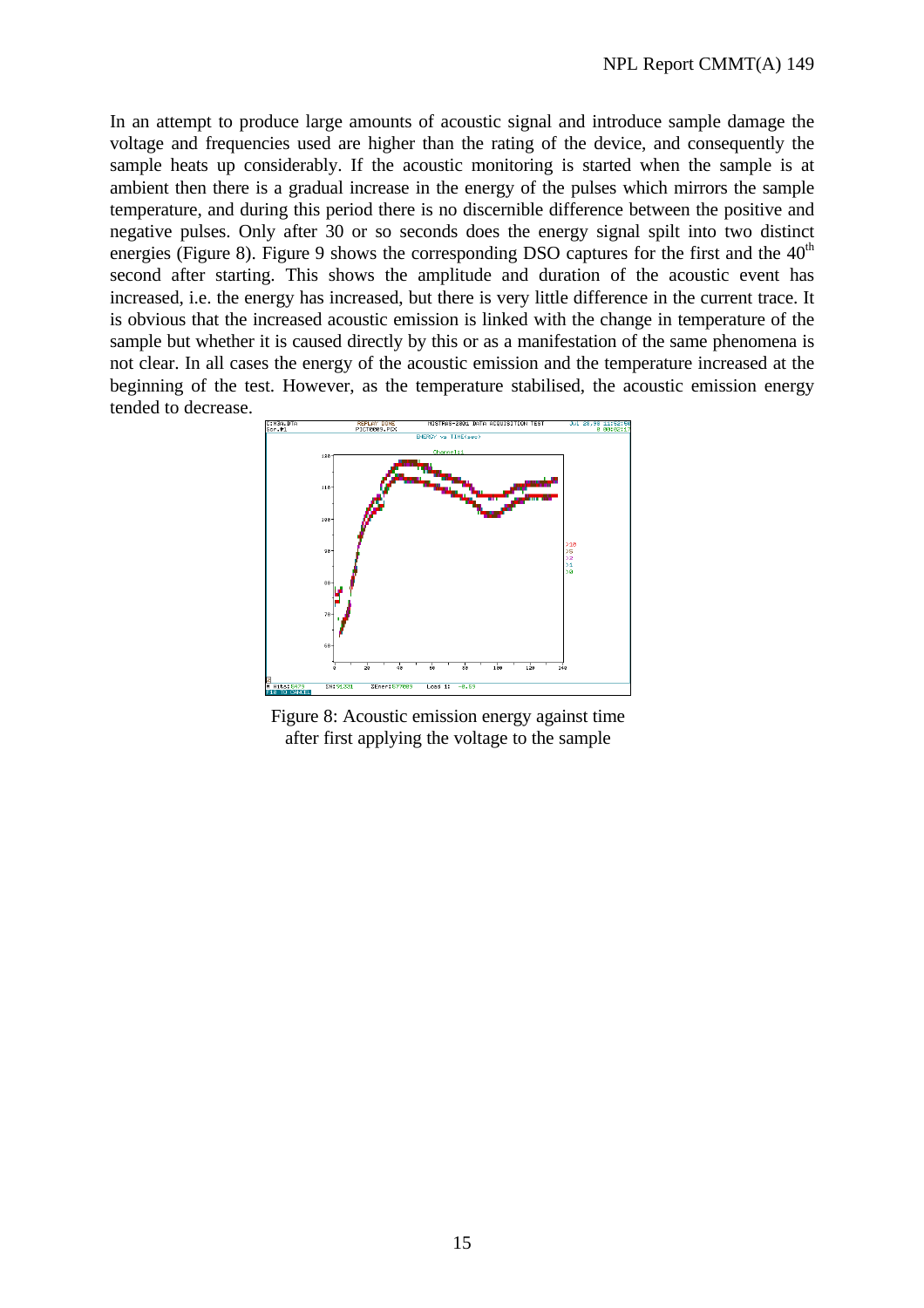

Figure 9: AE signal 1 second and 40 seconds after applying the excitation field to a 'used' sample.

Changing the frequency of the square wave had no noticeable effect on the acoustic emission as monitored on the DSO and it is expected that there will be a decrease in the heating effect although this was not measured.

For most of the preceding experiments, in order to investigate the sensitivity of the test method, a sample was used that had seen many electrical loading cycles, i.e. where little degradation was expected to take place. Figure 10 shows the acoustic emission of the first 240 seconds of exposure of a virgin sample. The acoustic energy changes greatly over this period, but initially the energy decreases as the sample heats up, which is contrary to the findings on 'used' samples. Also, there is a change in the voltage at which the pulses occur on the negative side (Figure 11). Initially the pulses start at around -0.9 volts, and then, as the pulses reduce in energy, the voltage at which they occur decreases to -1.1 volts. Over this time the voltage level at which the positive pulses occur stays relatively constant. Again this non symmetrical behaviour is due to the poled nature of the sample, and there is some degree of depoling due to the high driving fields. Near the end of this experiment the AE sensor came off the sample, so some of the signal variations could be due to the movement on the AE sensor on the sample. Figure 12 shows the thermocouple voltage from a K type thermocouple attached to the sample, and it can be seen that even after 240 seconds the sample temperature is still increasing.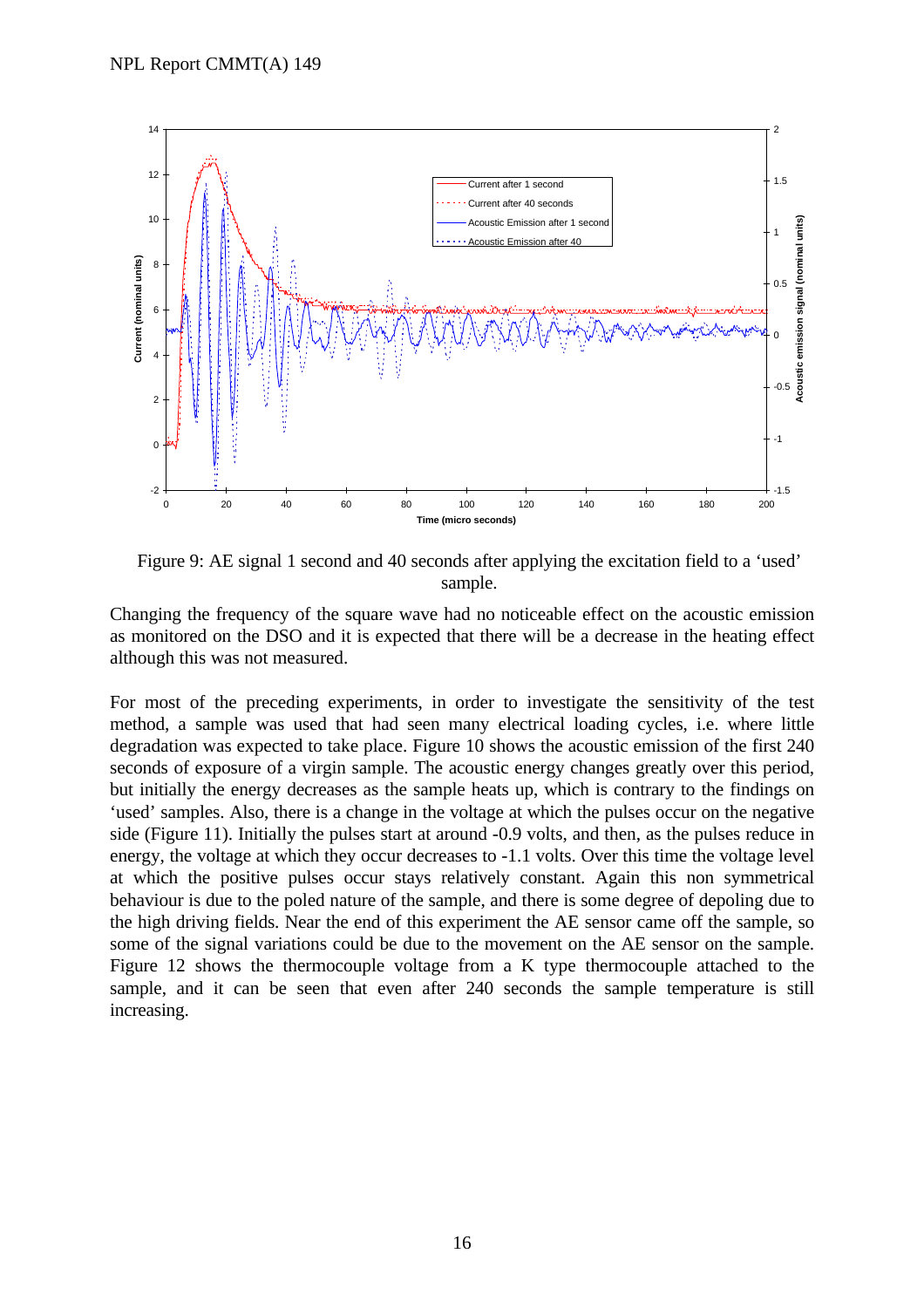

Figure 10: Acoustic emission energy against time after cycling a virgin sample at 20Hz with a 300 volt p-p square wave**.**



Figure 11: Acoustic emission energy against applied field for sample in Figure 10.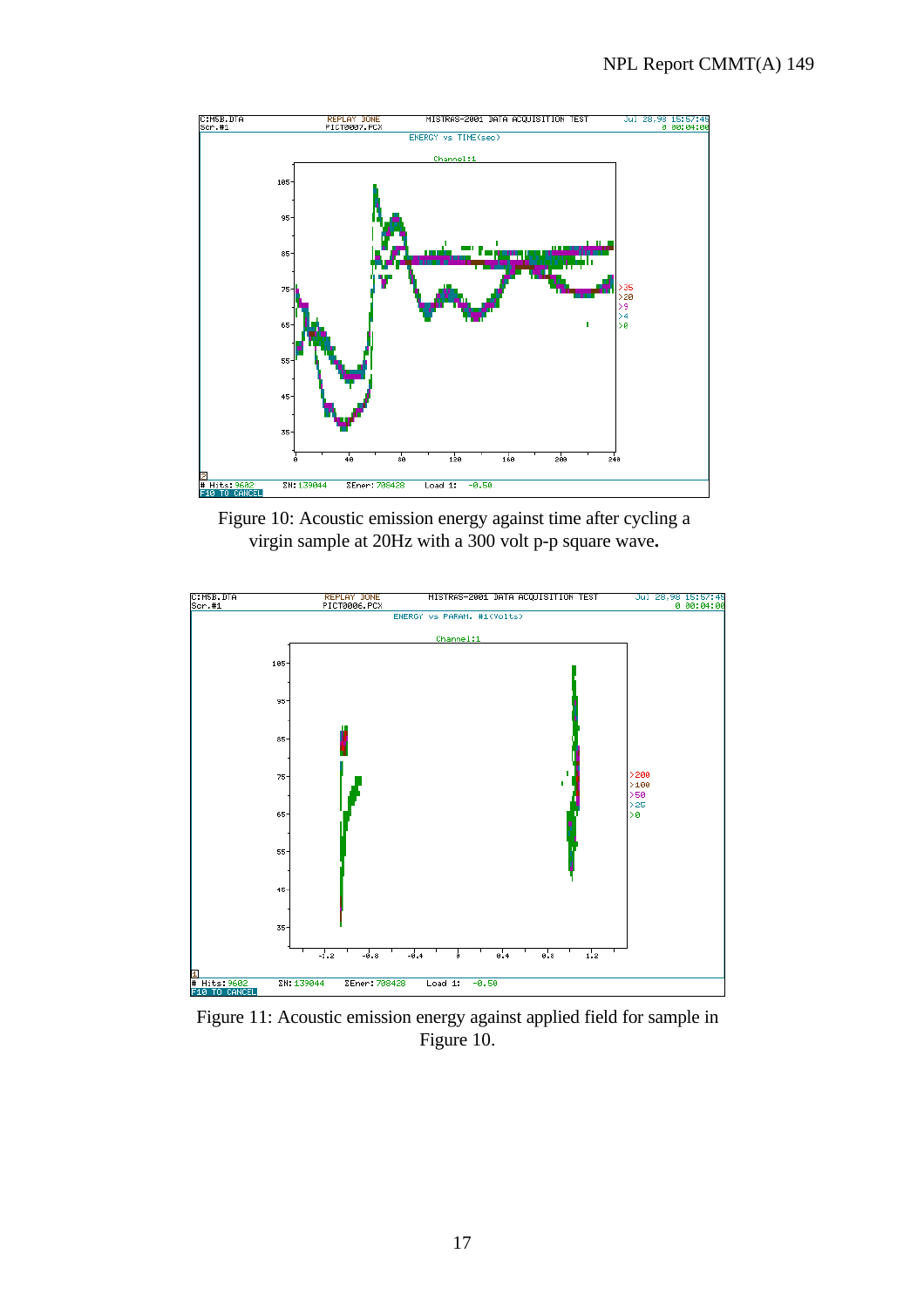

Figure 12: Thermocouple voltage (mv) from a K-type thermocouple attached to the sample.

### *Conclusions*

Experiments on monolithics have confirmed some of the findings reported in the literature of acoustic emission in piezoelectrics. Firstly, it is essential that a full understanding of the experimental set-up is developed and the possible sources of emission in the sample determined. It has also been found that it is necessary to include a resistor in the samples' high voltage connection to minimise high frequency noise. In soft piezoelectric material there seems to be a threshold below which no acoustic emission occurs, and the acoustic emission occurs mainly on a rising applied field. The acoustic emission is asymmetric between the positive and negative going signal, most likely due to the poled nature of the material. The application of a *unipolar* rather than a *bipolar* field almost completely halts acoustic emission. The effect of mechanical fatigue on the acoustic emission is to reduce the AE output, suggesting that there is little significant mechanical damage in the form of cracks, and that ferroelectric switching is being diminished.

It has been shown, that in multilayer actuators, the acoustic emission signal intensity depends on both the sample heating and the degradation of the multilayer. At present, it is difficult to deconvolute these two contributions. Further experimentation must concentrate on using lower voltages and reduced frequencies which will act to minimise sample heating. It will also be necessary to perform the measurements over a longer duration, as the initial period, where the degradation rate is expected to be fast, is difficult to characterise as the sample is 'settling in'.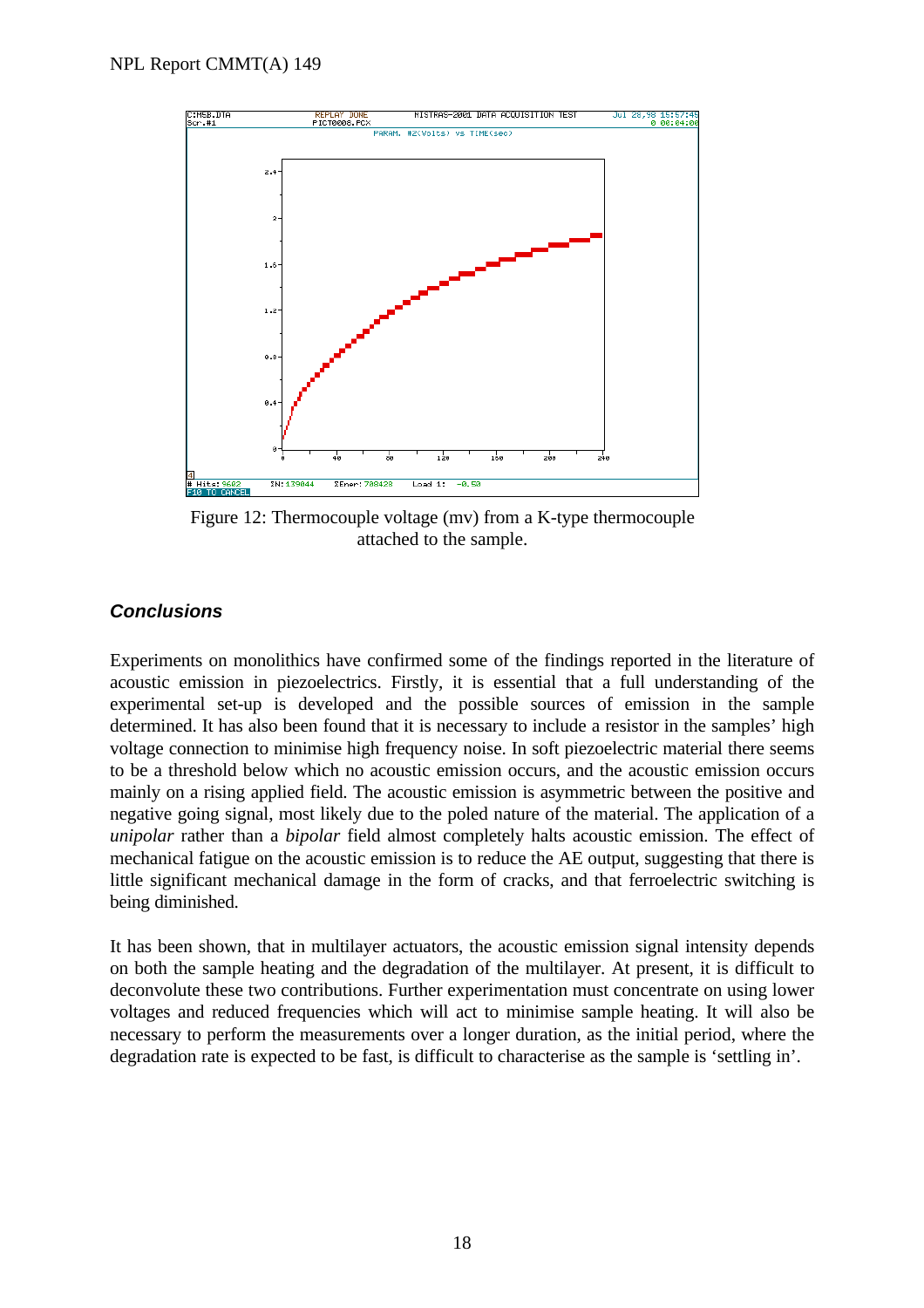# **Technique 2: The use of optical imaging as a method of detecting microcracking.**

Contribution from Dr Paul Michelis, IMMG, Greece<sup>20</sup>.

## *Background*

The Institute of Mechanics of Materials and Geostructures (IMMG), based in Athens, Greece, has upgraded a long distance focusing microscope (20 cm) in order to detect and record microcracking activity within piezoelectric ceramic materials. The microscope can change position in all three directions X, Y, and Z with the use of three accurate micro-step motors



**Figure 13: A long distance focusing microscope, a 3-axis controller and image hardware.**

(Figure 13). A software package controls the microscope and the three motors.

The basic steps followed during imaging are the following:

- The user selects a point as a reference for the microscope co-ordinate system.
- The co-ordinates of each spot on the investigated surface are recorded. The user operates the software to get the X, Y, and Z measurements for each spot.
- A program stores all these measurements automatically in a data file. Additionally, the software stores an image of the area around the spot. This image describes the spot and is used to verify the accuracy of the measurement (Figure 14).
- During an experiment the software can measure the new co-ordinates of each spot, and store them in a data file. This can be repeated many times in order to get a significant number of measurements. The deformation is the difference between two successive measurements (i.e.  $\Delta x = x_1-x_2$ ).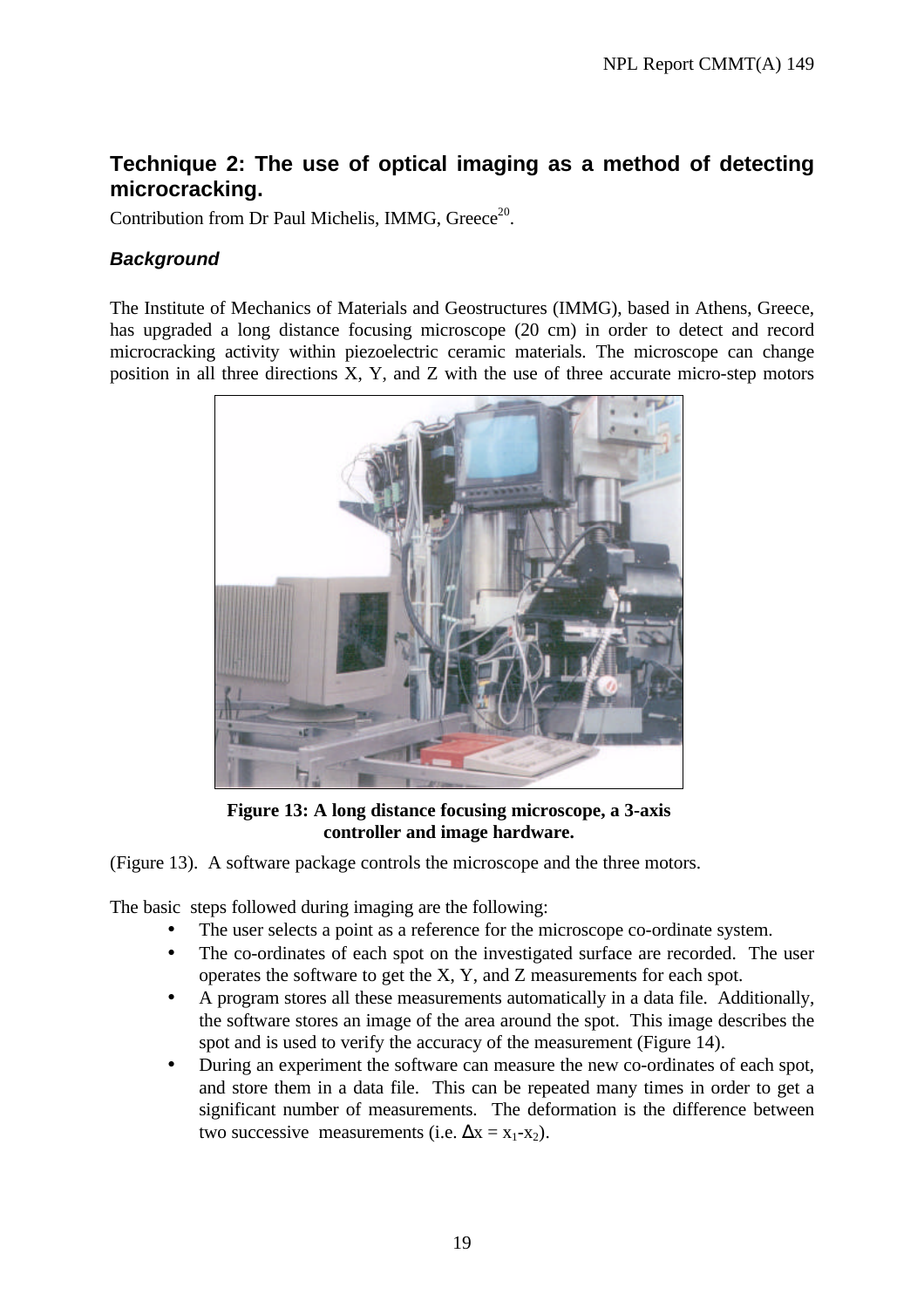This process has the following advantages over the current measuring methods :

Gives accurate deformation measurements. The accuracy of these measurements



**Figure 14: Optical in plane deformation measurement. The long distance observation microscope, the software package and the process flow chart.**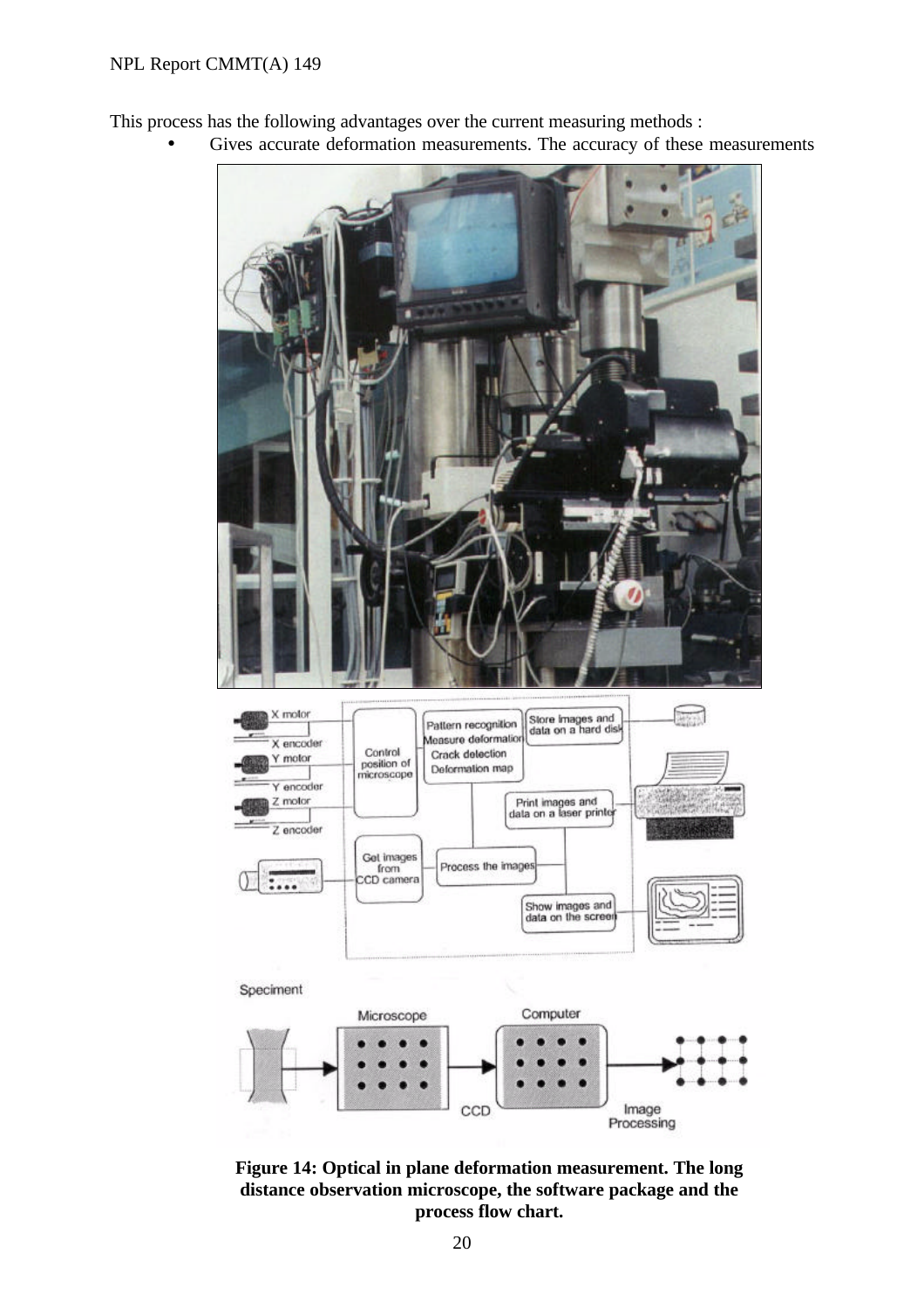can be 2μm.

- The recording of images for each spot gives the ability to verify the measurements.
- The images can show interesting areas during the experiment.



### **Figure 15: Example of optical deformation measurement and microcracking activity investigation with the computer vision system.**

#### *Experimental Measurements*

A number of image processing techniques can be applied to give detailed information about the specimen. Contrast enhancement can show more details on the image (Figure 15).

Edge and crack detection algorithms can automatically detect edges and cracks on the specimen. Pattern recognition techniques can provide automatic detection of the spots and can eliminate errors that are related with the user input.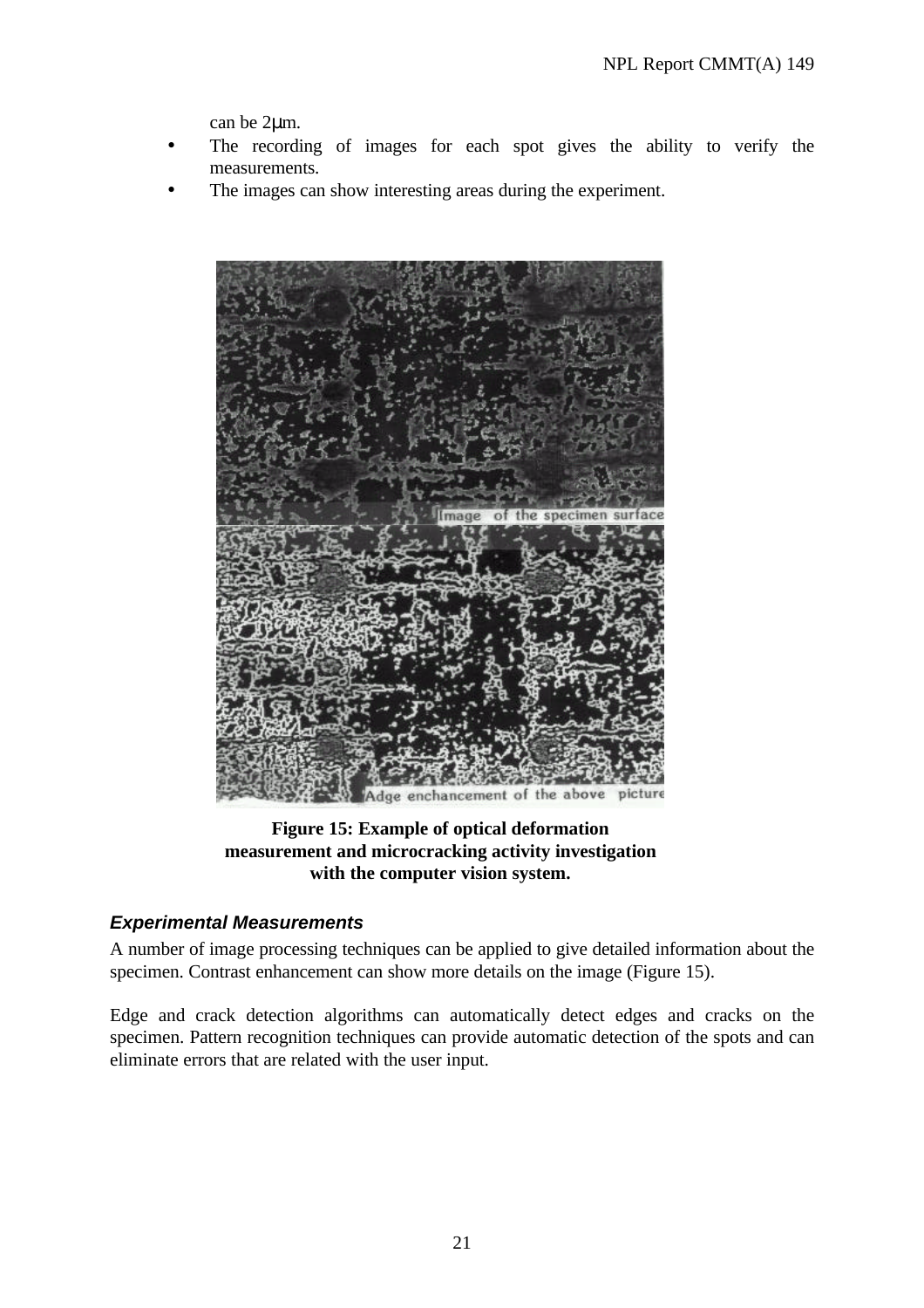#### NPL Report CMMT(A) 149

#### *Microcrack detection*

A piezo-stack of ten PZT-4D rings was cyclically loaded in compression (25 MPa peak, 5 MPa minimum, Figure 16).



**Figure 16: Micro photograph of the lateral surface of a PZT-4D ring.**

High magnification images were taken every  $10<sup>6</sup>$  cycles at three predetermined positions close to where the strain gauge rosettes were bonded. The gauges were used to provide information about the local deformation. Also the rosette grid was used as a grid of markers for the microscope. This procedure allowed a calibration of the optical deformation measuring system. The objective was to observe material degradation by detecting microcracking activity.

After several iterations new "spots" and "zones" were added in the previous microphotographs and analysed using a high resolution scanner (4096 pixels, 6144 steps/35 mm). The analysis revealed changes in the specimen surface.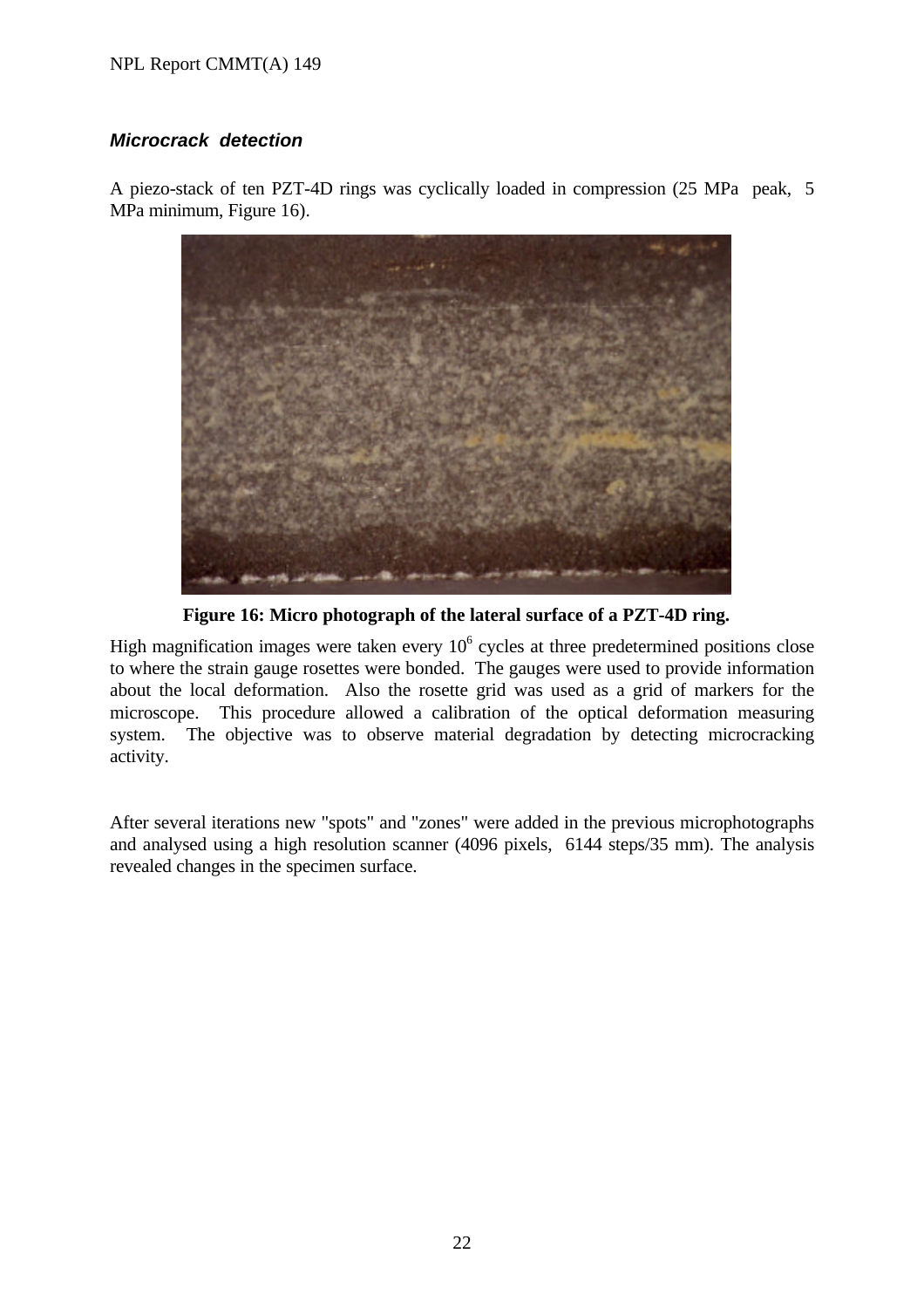A limitation of this technique is the small field of view associated with the long focal length camera. Although the imaging was focused on the high stressed area of the sample under investigation, one disk had cracked in an area away from those under observation.

## *Conclusions*

- Optical imaging techniques are capable of detecting and recording micro-cracks, greater than 20 to 30 μm, in piezo-ceramic materials. The technique can follow the crack growth.
- In addition, optical imaging can provide local deformation information along the cracks and between markers (spots).
- The detailed electronic information produced for one image is extremely large (fills a complete CD) and therefore can not be easily analysed and efficiently compared with previous images. Presently, the system is not at the state of being able to determine image differences, although several edge-enhancement techniques have been used.



Figure 17: A rectangular strain gauge rosette viewed through the long distance focusing microscope. The specimen is a PZT-4D ring and the gauge grid dimensions are 1 x 0.7mm.

- The slight colour intensity "changes" observed can not be undoubtedly associated with real material property changes (for example development of micro-voids). Well defined microcracks or cracks were not observed. All the specimens failed suddenly.
- Since the electroceramics are brittle materials and the crack size must be comparatively "large" in order to be detected, the optical imaging should not be considered as a technique sensitive enough to detect degradation from its early stage.
- IMMG will upgrade its imaging capabilities incorporating LabView hardware-software in the Questar microscope system. Laser imaging is also being considered.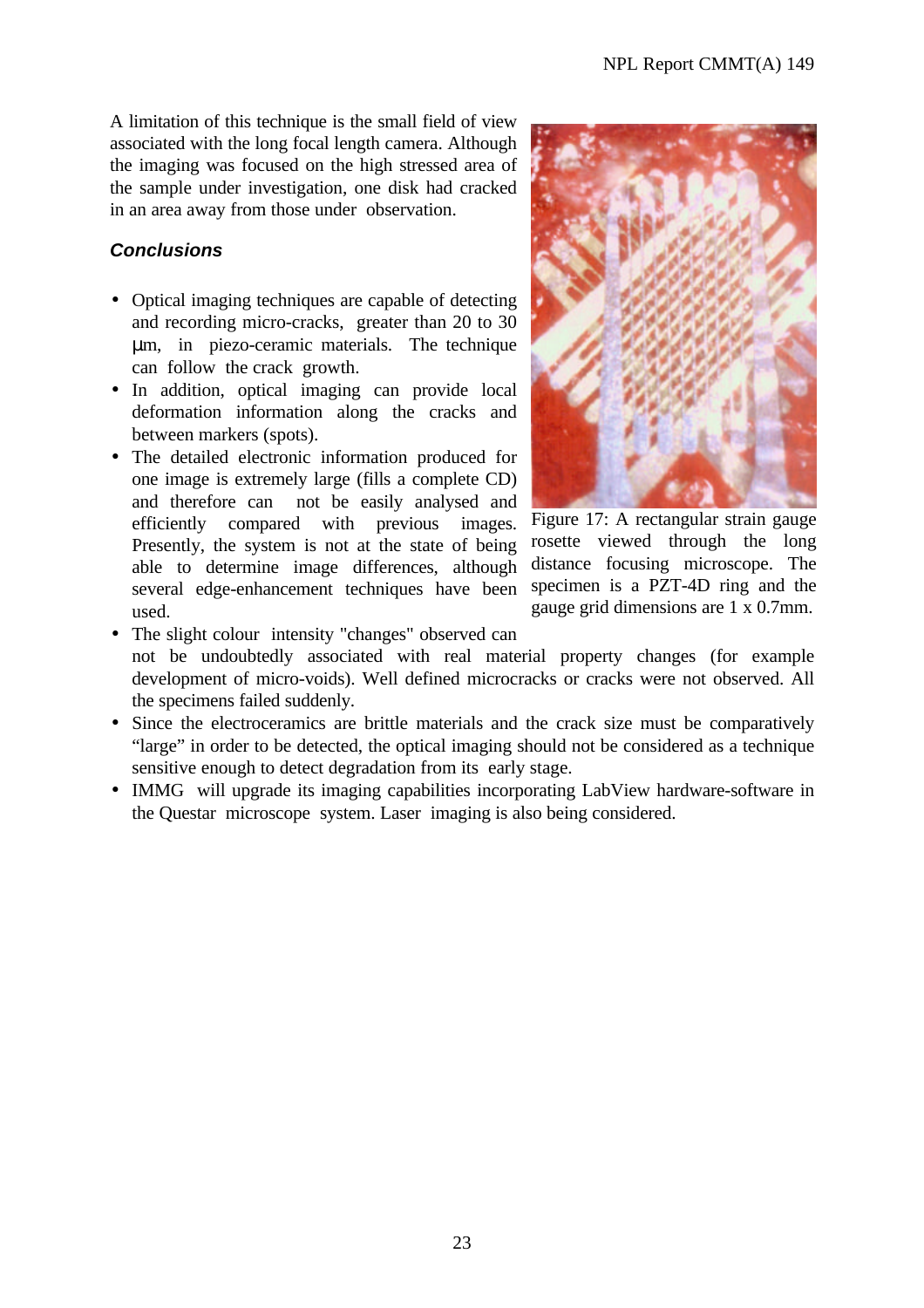# **Technique 3: Thermal Imaging Monitoring Techniques**

### *Background*

In thermal imaging the infrared radiation emitted by surfaces at different temperatures is focused onto a sensitive plate in a similar manner to the formation of a photograph using visible light. Normally, the system is electronically controlled and a raster scan image is the result. Non destructive evaluation using infrared thermal imaging has been developed for the rapid on-line inspection of welds, coatings and composite structures<sup>21</sup>. For example, precise thermal NDE has been developed as a wide-area inspection tool to quantify structural damage within airframes and bridge decks<sup>22</sup>. Surface crack length measurement based on the use of thermal imaging systems have been developed<sup>23</sup> whereby an open crack can be distinguished from surrounding material due to its greater thermal radiance. It is these principles which have provided the impetus for this study of on-line monitoring using thermal imaging.

A review of the ferroelectrics literature has revealed that very little effort has been devoted to the study of degradation in ferroelectrics using thermal analysis. The reasons may have become clear during our study. The thermal signatures or differences between damaged and pristine parts of a multilayer ceramic actuator were not resolvable using the system at NPL. It is possible that thermal diffusion will always mask any slight aberration in absolute temperature within the device. Alternatively, the thermal camera was simply not able to resolve the differential temperature or spatially resolve the slight fluctuations that may be present in a damaged material.

## *Principle of Operation*

The thermal imaging camera (NEC 2100) used in these experiments to measure the infra-red radiation given off by the object being measured, uses the well known relationships between infra-red radiation and temperature to derive a temperature measurement. The NEC 2100 uses the 8-13 μm wavelength-band to measure temperature.

The detector unit optionally scans the surface of the measured object sequentially from left to right and top to bottom for infra-red radiation by using mirrors (Figure 18). The infra-red energy obtained in this way is collected by an infra-red objective, and after chopping with a reference temperature source, is collected again by a relay lens and converted into electrical signals proportional to the incident energy using an HgCdTe detector which is cooled by liquid nitrogen. Focus is achieved by adjusting the focal position of the objective lens from the minimum of 20 cm to infinity.

Electronics in the control unit compensates for environmental variations in temperature using the temperature sensor in the detector unit. The signal is linearised to a signal proportional to temperature.

The system has a zoom capability up to 3x, an image size of 256 by 191 giving a spatial resolution at the relevant focus position of 0.5mm.

The measurements are clearly affected by the emissivity of the object being measured. As the purpose of the measurement was simply to ascertain if useful qualitative measurements could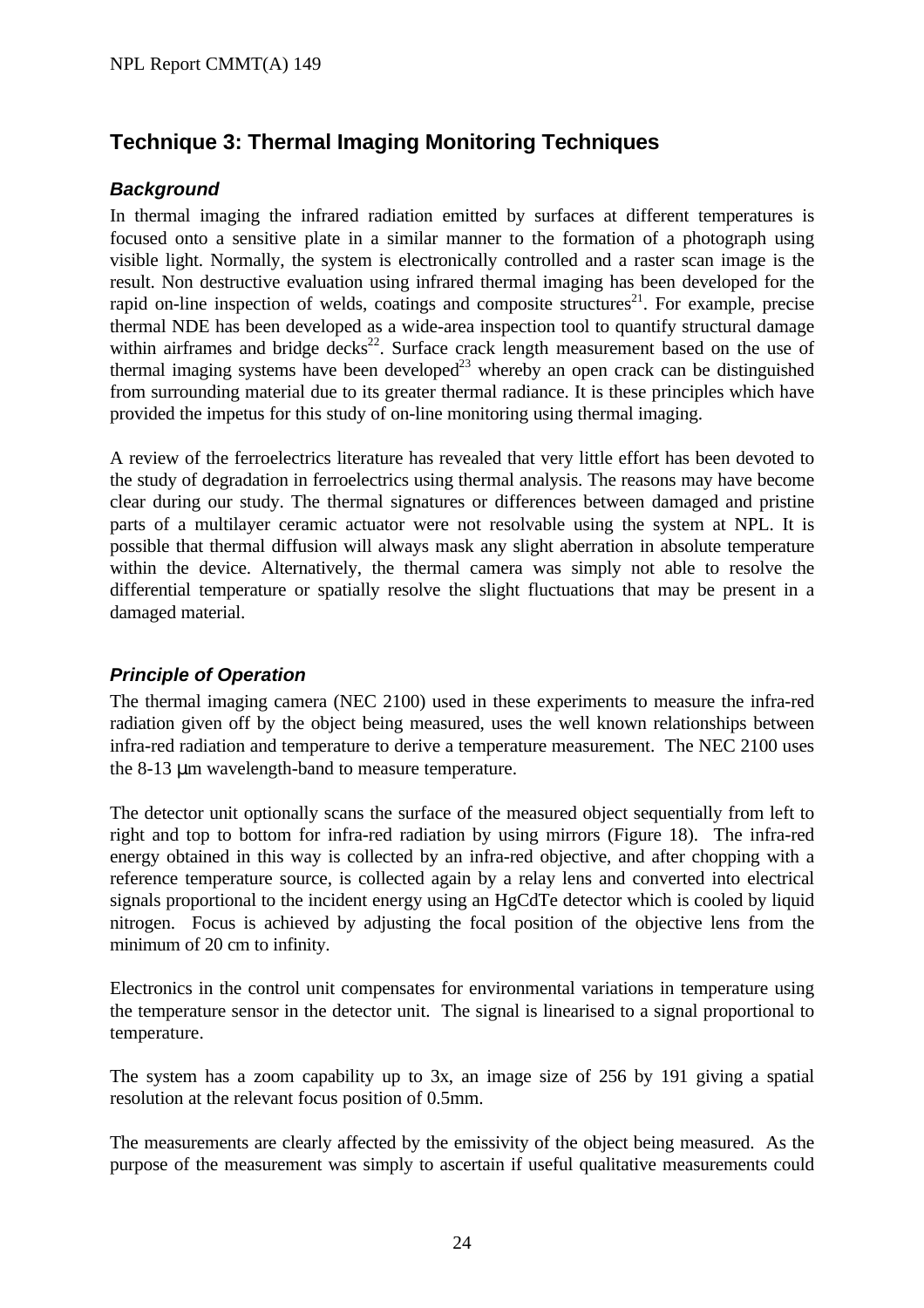be made, the emissivity setting for the instrument was left at 1.0 for the experiments carried out here.



**Figure 18 Schematic of detector**

#### *Experimental Measurements*

The experimental sequence for on-line detection of degradation consisted of driving several

multilayer actuators at double their maximum stated driving voltage. The surface of the square multilayer device was imaged using the IR thermal camera. The sample was rigidly affixed to a thermal conducting block of aluminium using adhesive tape, Figure 19. A voltage was applied to the device in the form of a positive and negative going sine wave of 150V pk/pk. This represented an overdrive of +33%, -100% with respect to the manufacturers data sheet. The devices were degraded over a period of time and re-inspected using the thermal imager and compared to the image of the pristine sample. It became clear that thermal imaging was unable to detect any changes in thermal radiance, at the thermal and spatial resolution afforded by the system. The movie file, shown in movie 1, is representative of a series of still images captured using the camera and subsequently



**multilayer actuator**

integrated into a real time movie (avi windows compatible). Please double click the icon contained within the Movie placement below to start the show (pdf versions of this document only).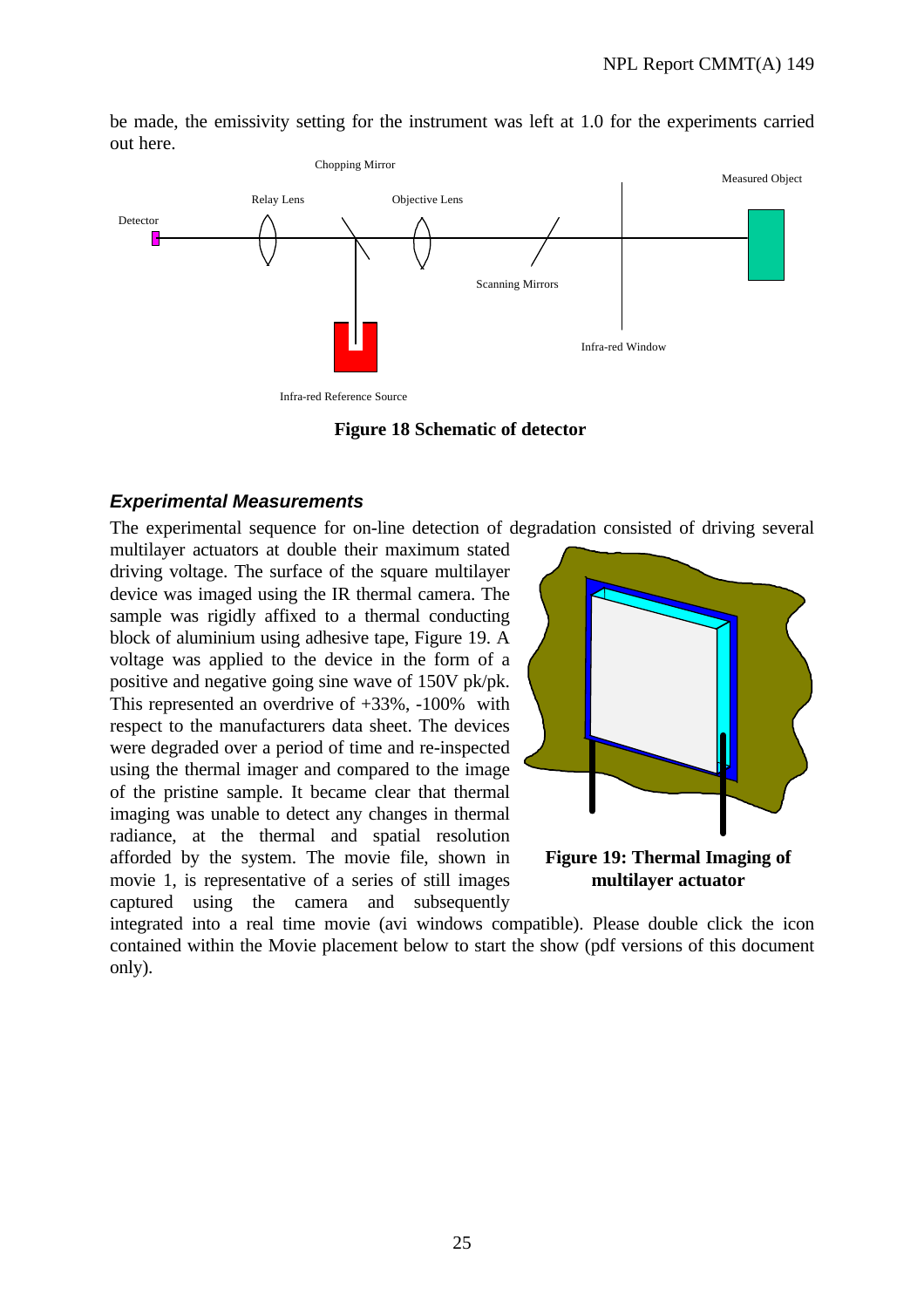#### NPL Report CMMT(A) 149

In an effort to sustain real physical damage to the multilayer device, a piece of the front face was delaminated using mechanical means. The same multilayer was then inspected using thermal imaging, in an attempt to discern any thermal differences brought about by the serious surface damage. The sample is shown in Figure 20, and the resultant thermal image at maximum applied voltage is shown in Figure 21. Clearly, even with substantial damage imposed upon the surface of the actuator the thermal camera is not able to pick up any differences in thermal signature. The thermal image clearly shows the thermal gradient caused by the combination of the



#### **Movie 1: AVI clip of thermal image for driven multilayer actuator.**



**Figure 20: Damage imparted to the multilayer actuator.**



**Figure 21: Thermal Image of hard driven actuator of Figure 20.**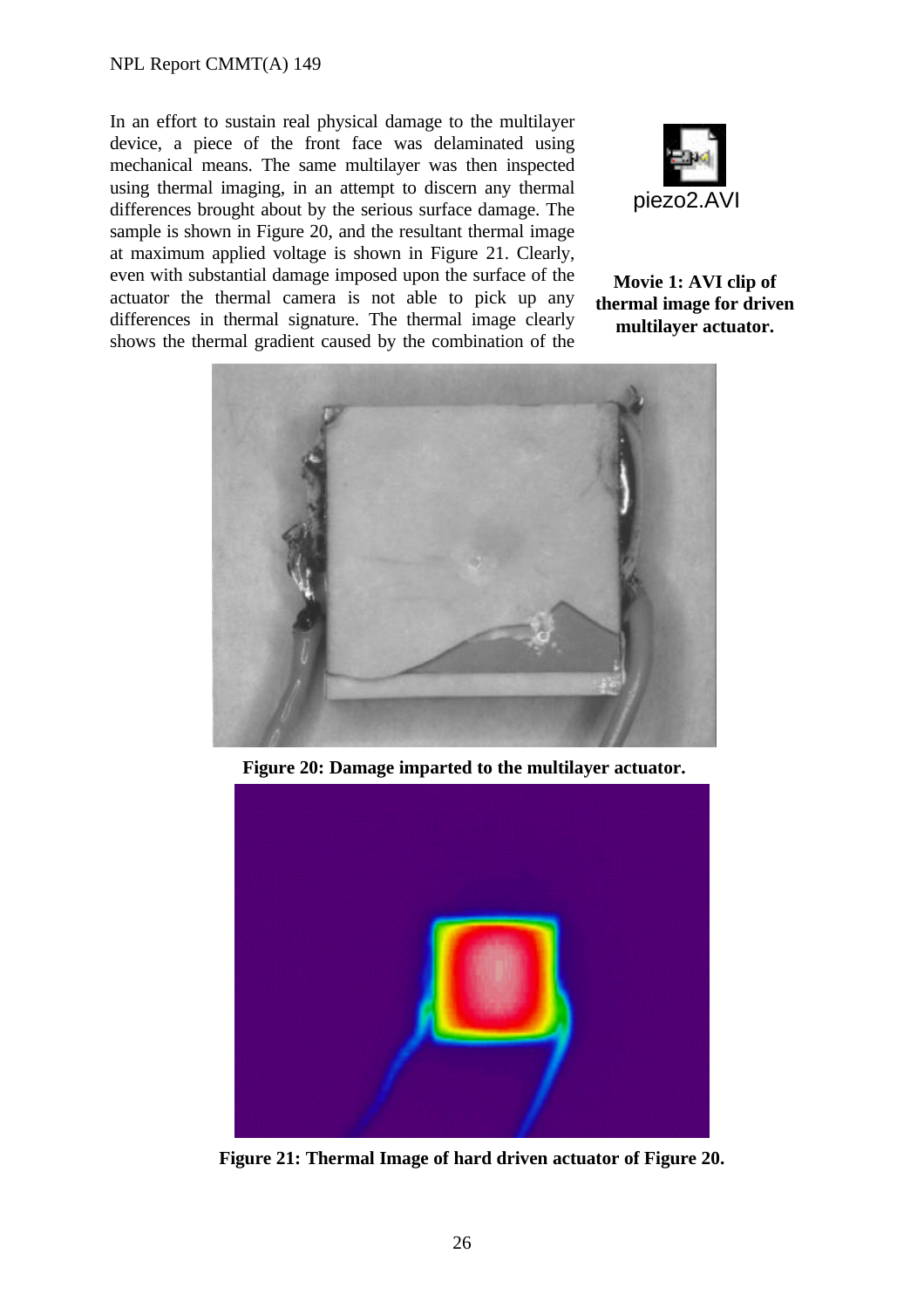self heating of the sample and the cooling of the device by the ambient air.

#### *Conclusions*

If damage within multilayer actuators is typified by interlaminar or electrode failure then it may be possible that 'hot-spots' may be caused by localised heating caused by shorting electrodes or electrical discharges across the piezoelectric layers. However the thermal signature is dominated by the self heating throughout the thickness of the sample and the likelihood that a small 'hot-spot' in one layer will cause a change in the thermal gradient of the whole sample is small.

In order to detect these defects a much more sensitive detection system will be needed, or perhaps the present methods could be used on much thinner devices, perhaps thick or thin film devices.